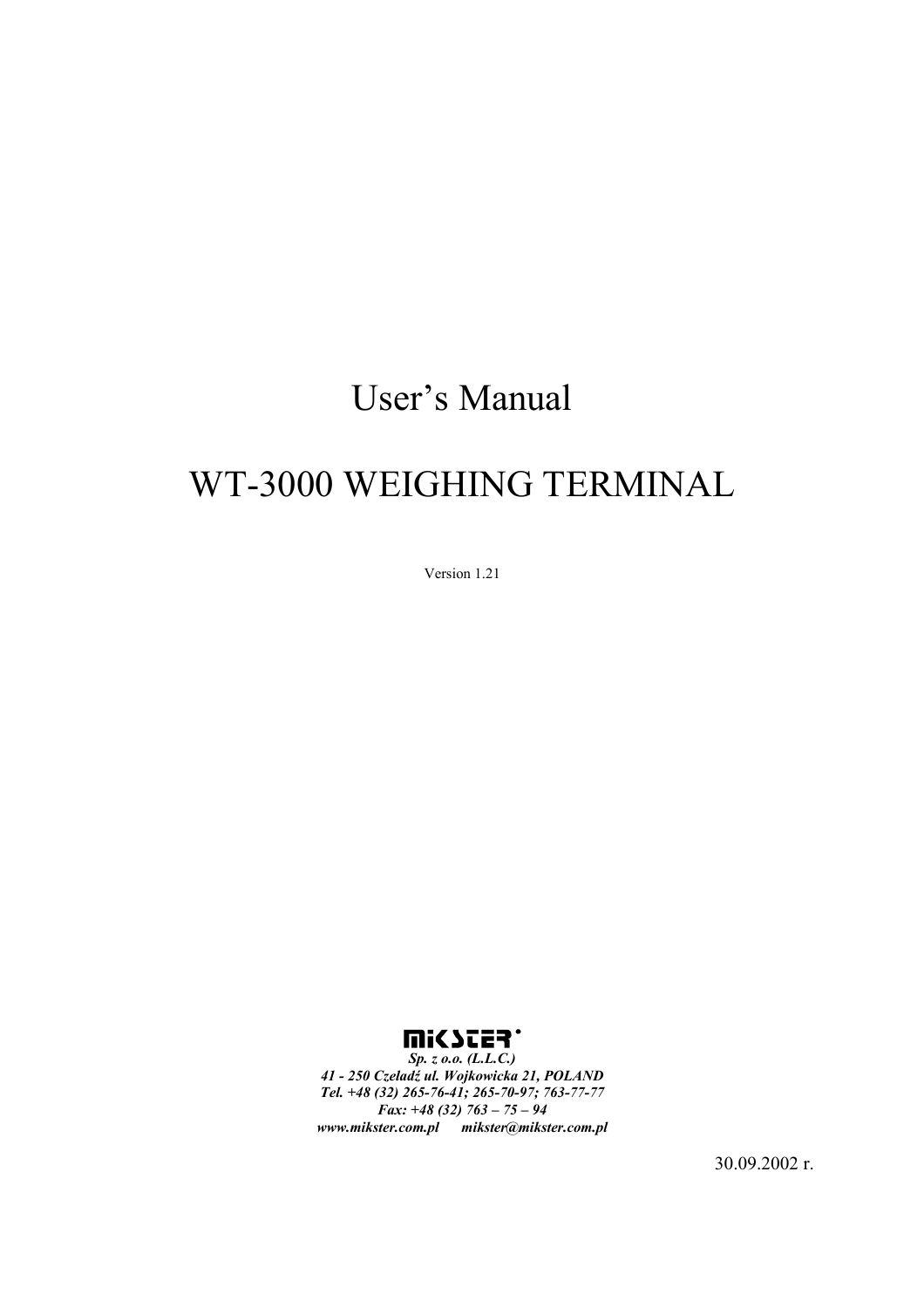# **Contents:**

| 1.                               |                                                           |                |
|----------------------------------|-----------------------------------------------------------|----------------|
| 2.                               |                                                           | $\overline{2}$ |
| 3.                               |                                                           |                |
|                                  |                                                           |                |
|                                  |                                                           |                |
|                                  |                                                           |                |
|                                  |                                                           | 10             |
| 4.                               | Setting of the Measuring Circuit of the Weighing Terminal | 10             |
|                                  |                                                           | 10             |
|                                  |                                                           |                |
|                                  |                                                           | 14             |
|                                  |                                                           | 14             |
| 5 <sub>1</sub>                   |                                                           | 14             |
|                                  |                                                           | 15             |
|                                  |                                                           | 16             |
| 6.                               |                                                           | 16             |
|                                  |                                                           | 19             |
|                                  | 6.2 Manual Control                                        | 19             |
|                                  |                                                           |                |
| $7_{\scriptscriptstyle{\ddots}}$ |                                                           |                |
|                                  |                                                           |                |
|                                  |                                                           |                |
|                                  |                                                           | 21             |
|                                  |                                                           | 21             |
|                                  |                                                           | 21             |
| 8.                               |                                                           | 22             |
| 9.                               |                                                           | 22             |

# **1. Description of the Device**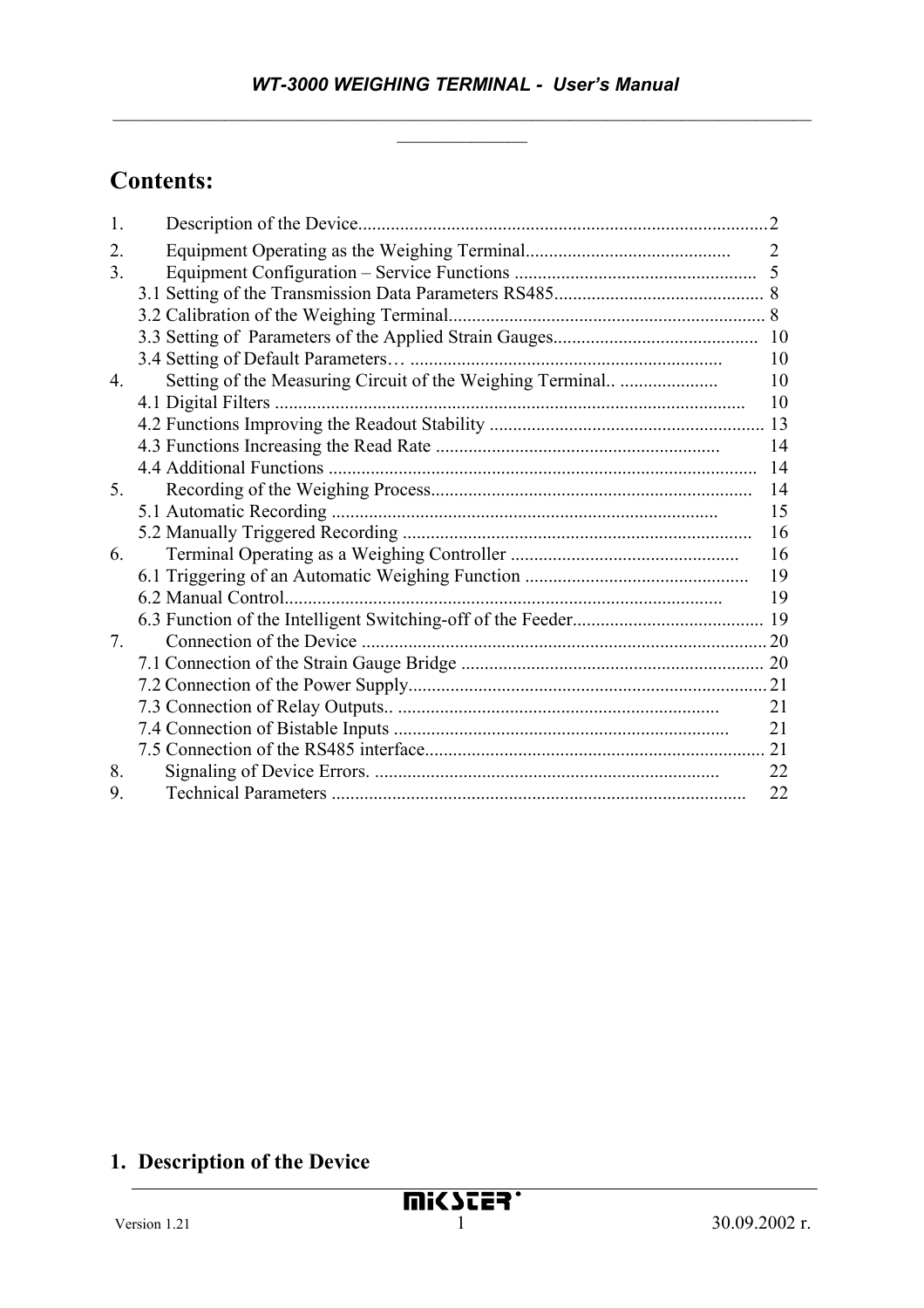The WT-3000 Weighing Terminal is designed for the visualization and recording of the measurements in every weighing device, which applies a strain gauge as a measuring element.

 Several functions facilitating the work of a weighing person have been implemented in the device. Those functions allow also an automation of the weighing process by introducing the possibility of controlling of rectifiers which are proportioning the weighted medium. In addition the terminal is equipped with two kinds of adjustable digital filters of different filtering parameters and several other functions improving the comfort of work.

# **2. Equipment Operating as the Weighing Terminal**

 Functions of all displays and keys, when the equipment operates as the Weighing Terminal, are presented below:



Rys.:2.1 Arrangement of keys and displays on the front panel of the device, when it operates in the Weighing Terminal mode.

a) Display of the actual mass:

This display shows the currently weighted mass less the zeroed and tared mass. In case when the recent mass of a tare (zeroed) is "0" the terminal indicates the gross (BRUTTO) mass placed on the scales platform.

b) Display of the upper mass tolerance: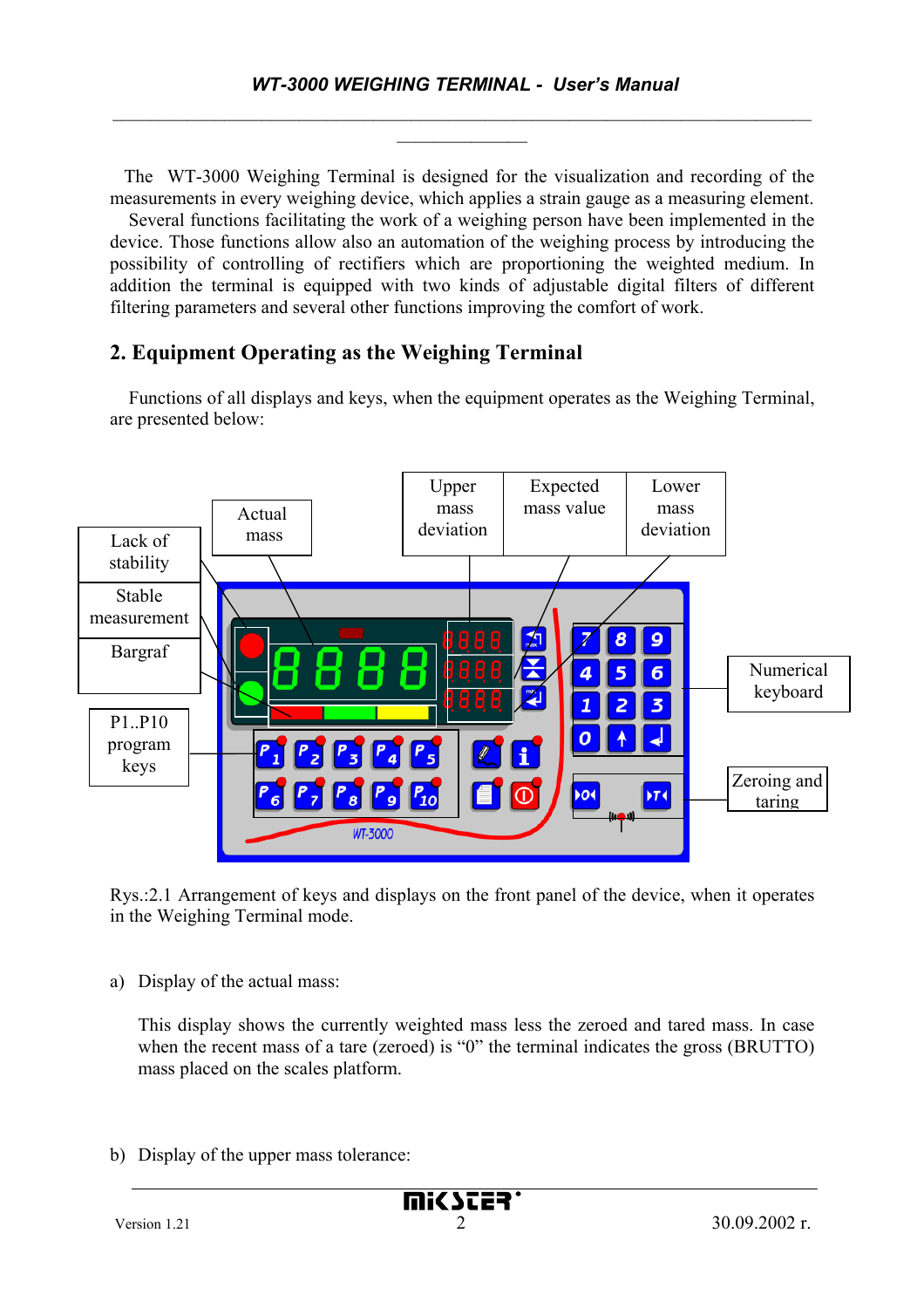Display shows the maximal declared mass tolerance taken into account at controlling the bar-graph and the stability diode. Pressing the function key:



and introducing the value from the numerical keyboard does the setting of tolerance.

c) Display of the lower mass tolerance:

Display shows the minimal declared mass tolerance taken into account at controlling the bar-graph and the stability diode. Pressing the function key:



and introducing the value from the numerical keyboard does the setting of tolerance.

d) Display of the expected mass:

Display shows the expected mass from which the tolerances for controlling the bar-graph and the stability diode are calculated. Pressing the function key:



and introducing the value from the numerical keyboard does the setting of the value. All changes of setting are confirmed by the key ENTER:



e) Lack of a stability indicator:

The indicator lights when the measurement is either unstable or outside the tolerances range. That indicator may be switched-off in the F05 cell of the SETUP menu.

f) Stability indicator:

The indicator lights when the measurement is stable and within the tolerances range. Stability criteria are determined in the F15 cell of the SETUP menu.

g) Bar-graph: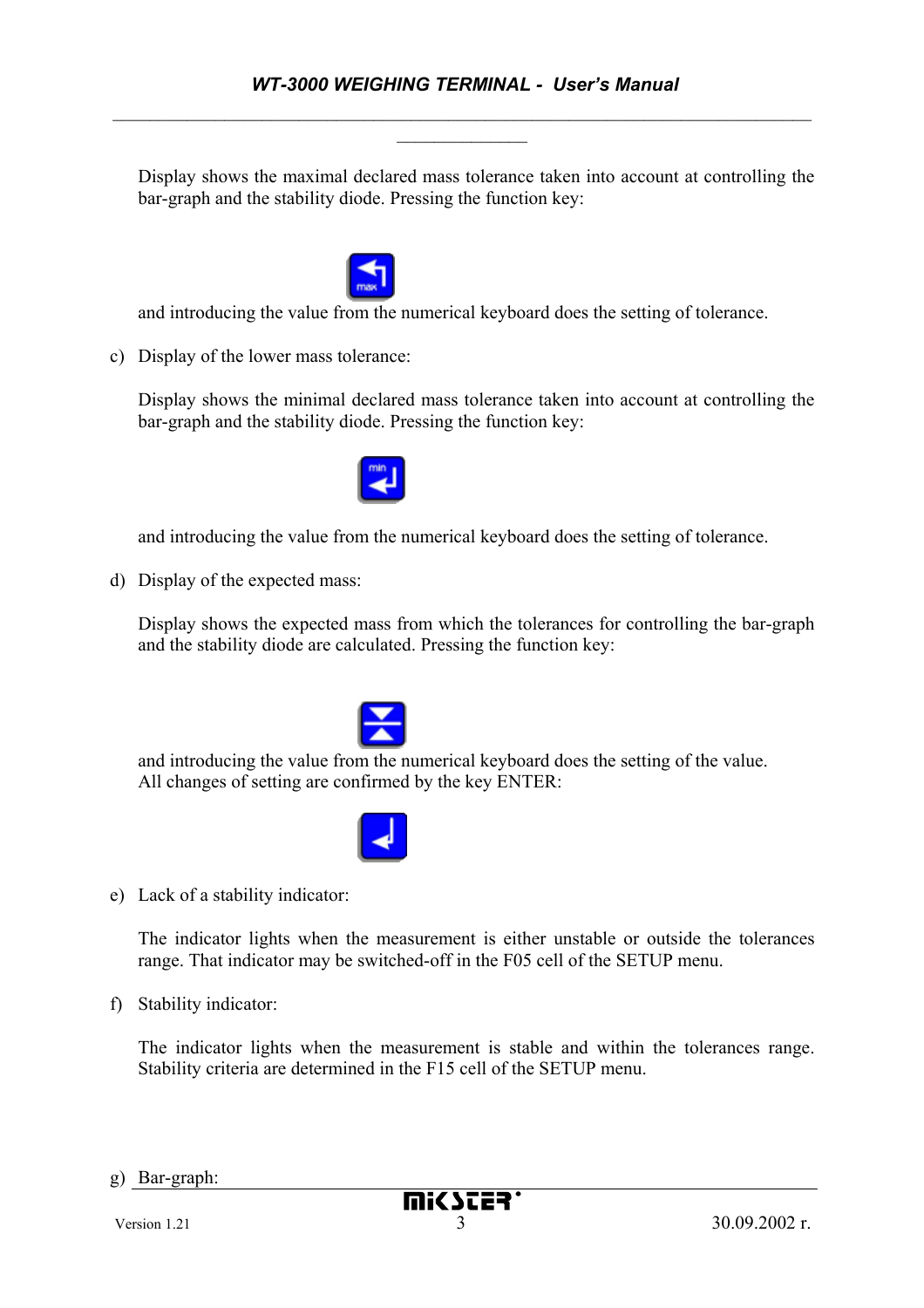Graphical mass indicator concerning the tolerances described above. There is a possibility of setting different modes of the mass indication (line, point) in the F06 cell of the SETUP menu.

h) Program keys:

Keys are used for setting the tolerances of the Terminal stored in the memory of the device. To save the setting of a particular program the function key should be pressed:



- i) Numerical keyboard: It is used for introduction of numerical values into the Terminal.
- j) Keys of tare and zeroing:

To enable weighing the mass of the products without their packing (NET mass) the possibility of subtracting the mass of the tare from the mass of products weighted together with their packing has been introduced. To take advantage of this function the empty packing (TARA) should be placed on the scales platform and the key pressed:



Indications on the display will be zeroed. When the packing is removed from the scales the display will show the mass of the tare (TARA) with the negative sign. Thus, when the packed product is placed on the scales the Terminal indicates the mass of the product without its packing (NETTO) (NET).

To return to the normal mode of operation of the Terminal the key TARA should be pressed again, but this time without placing anything on the scales platform. The zeroing key is used for the correction of ZERO indication.

k) Function keys: Keys used for:

Switching on/off of the Terminal:

Recording of parameters and putting the terminal in the service mode:

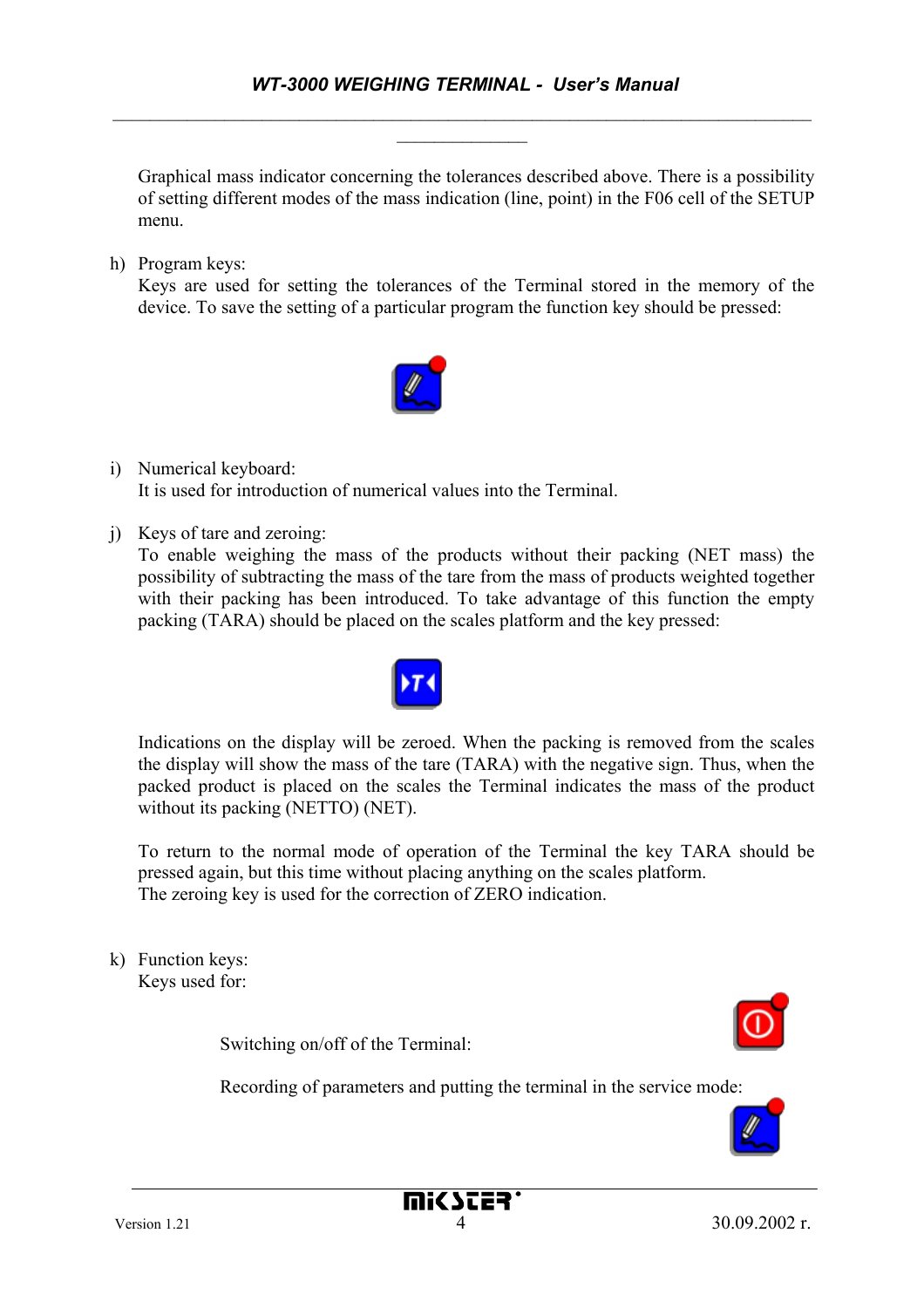# **3. Terminal Configuration – Service Functions**

The Terminal is equipped with several functions (set in the SETUP menu) to adjust its parameters for measuring conditions such as: kind of applied strain gauge, a level of disturbances or the use of the Terminal as a controller. The access to the SETUP menu is possible when the Weighing Terminal is switched-off. To enter SETUP the following key should be pressed:



and the serwice code (002010) given. The lettering F00 will appear on the LED display. Then the access into service functions is possible. The following keys do editing of the service function number:





The selection of the service function should be confirmed by pressing the key: .

The detailed description of functions, which might be set in the SETUP menu, together with their applications are given below:

| No.        | <b>Parameter</b>                                                             | Range |
|------------|------------------------------------------------------------------------------|-------|
| F00        | <b>Address in the MODBUS network</b>                                         | 1.245 |
|            |                                                                              | (247) |
| <b>F01</b> | <b>Transmission rate</b>                                                     | 0.4   |
|            | $1 - 9600$<br>bps                                                            | (1)   |
|            | $2 - 19200$ bps                                                              |       |
|            | $4 - 115200$ bps                                                             |       |
| <b>F05</b> | Permission of the red diode control                                          | 0, 1  |
|            |                                                                              | (0)   |
|            | $0$ – non-active diode                                                       |       |
|            | 1 – diode lights if the weighted mass is outside the tolerance range for the |       |
|            | particular program                                                           |       |
| <b>F06</b> | The way of diode line control                                                | 0.2   |
|            | $0$ – line                                                                   | (0)   |
|            | $1 - point$                                                                  |       |
|            | 2 – special setting for the 'MORPOL' Company                                 |       |
| <b>F07</b> | Login permission for the person servicing the Terminal                       | 0, 1  |
|            | $0$ – non-active login                                                       | (0)   |
|            | $1 -$ active login                                                           |       |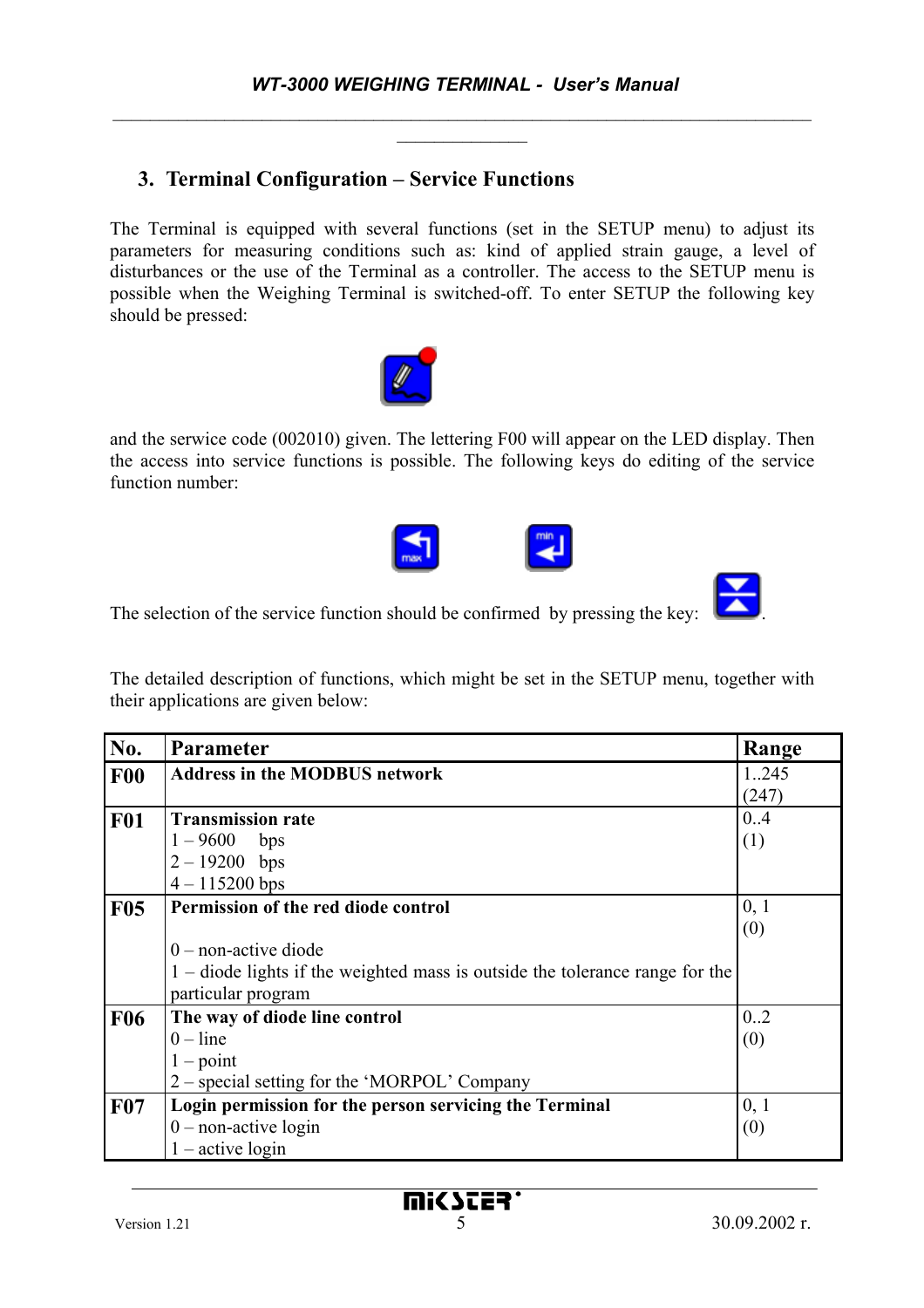| <b>F08</b>      | Going-out of the set program values                                                                                                         | 0.240          |
|-----------------|---------------------------------------------------------------------------------------------------------------------------------------------|----------------|
|                 | The parameter determines time duration (in seconds) between the moment                                                                      | (5)            |
|                 | of the last pressing of the program selection key and the moment when the                                                                   |                |
|                 | indications of the mass and tolerances set for the particular program are                                                                   |                |
|                 | automatically blanking out.                                                                                                                 |                |
| <b>F09</b>      | <b>Recording release</b>                                                                                                                    | 0.2            |
|                 | $0$ – non-active recording of weighing                                                                                                      | (0)            |
|                 | 1 – automatically triggered recording (the last stable readout is recorded)                                                                 |                |
|                 | 2 – edge triggered recording at the bi-stable output DI1                                                                                    |                |
| <b>F10</b>      | <b>Filter inertia</b>                                                                                                                       | 124            |
|                 | This parameter determines the filtration degree of the measurement in case                                                                  | (1)            |
|                 | of the high level of disturbances in the mass determination.                                                                                |                |
| <b>F11</b>      | Refresh period of the mass indication at the stable readout                                                                                 | 250            |
|                 | The parameter determines the period of time $(n*0.05 s)$ after which a new                                                                  | (2)            |
|                 | mass value is displayed. This parameter is sensitive when no abrupt                                                                         |                |
|                 | changes in the mass value occur.                                                                                                            |                |
| <b>F12</b>      | Refresh period of the mass indication at the non-stable readout                                                                             | 250            |
|                 | The parameter determines the period of time $(n*0.05 s)$ after which a new                                                                  | (2)            |
|                 | mass value is displayed. On the basis of this parameter the actualization of                                                                |                |
|                 | readout occurs regardless of the stability or abrupt change of the mass.                                                                    |                |
| <b>F13</b>      | Sensitivity of the system of the fast mass indication                                                                                       | 09999          |
|                 | This parameter determines the non-dimensional level of the mass change                                                                      | (1000)         |
|                 | at which the integrating filter set-up in the F19 cell is reset. After the reset                                                            |                |
|                 | the measurement result corresponds to the actually weighted mass while                                                                      |                |
|                 | the time needed for stabilizing the results is much shorter.                                                                                |                |
| F <sub>14</sub> | The level of tare control (TARA)                                                                                                            | 0250           |
|                 | The parameter determines the mass range (in 0.1g units) liable to an auto-                                                                  | (0)            |
|                 | zeroing function. This function allows to eliminate an influence of                                                                         |                |
|                 | surroundings such as: temperature, humidity, hysteresis of the strain gauge                                                                 |                |
|                 | and small changes in the real tare - on the level of zero set by the ZERO                                                                   |                |
|                 | and TARA keys. The "0" value of that parameter switches-off the auto-                                                                       |                |
|                 | zeroing function.                                                                                                                           |                |
|                 |                                                                                                                                             |                |
|                 |                                                                                                                                             |                |
|                 |                                                                                                                                             |                |
| <b>F15</b>      | Sensitivity of the "freezing" system of the mass indication<br>The parameter determines how large must be the mass change to cause          | 25000<br>(500) |
|                 | 'freezing' of its indication – as determined by the F17 parameter. Small                                                                    |                |
|                 | values of this parameter cause the 'freezing' at small mass fluctuations                                                                    |                |
|                 |                                                                                                                                             |                |
|                 | while large values cause switching-off of the 'freezing' system.<br>Duration of the 'freezing' of the indication after a large mass change. | 2.50           |
| F16             | The parameter determines for how long $(n*0.05 s)$ the display of the                                                                       | (2)            |
|                 | indication is 'freeze' (no change in the display), in case of an abrupt                                                                     |                |
|                 | change of the strain gauge load (above 1% of the measuring range).                                                                          |                |
|                 |                                                                                                                                             |                |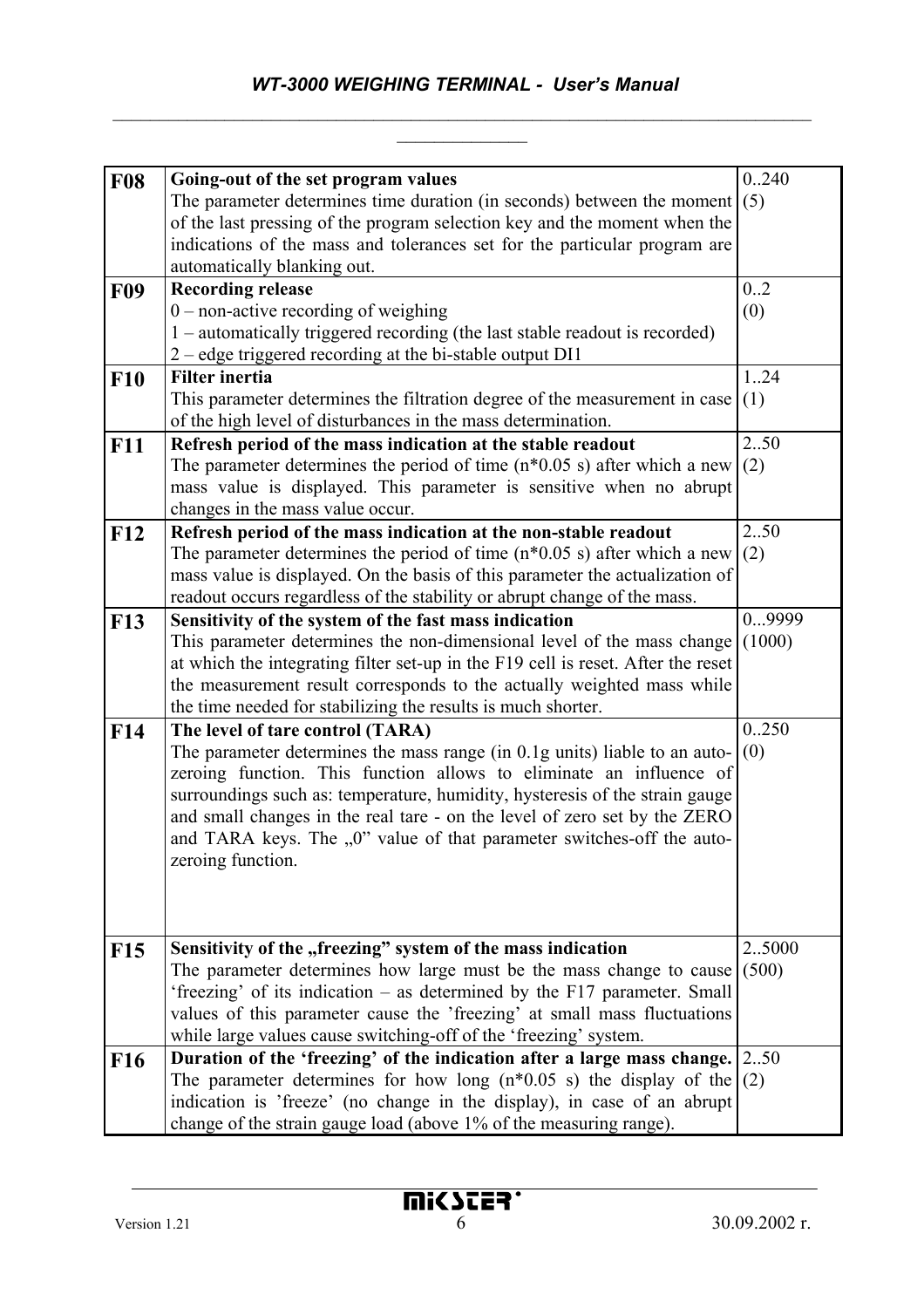| F17               | Duration of the 'freezing' of the indication after small mass                                                                                                 | 2.50 |
|-------------------|---------------------------------------------------------------------------------------------------------------------------------------------------------------|------|
|                   | fluctuations.                                                                                                                                                 | (2)  |
|                   | The parameter determines for how long $(n*0.05 s)$ the display of the                                                                                         |      |
|                   | indication is 'freeze' (no change in the display) in case when an abrupt                                                                                      |      |
|                   | change of the strain gauge load is higher than the value determined by the                                                                                    |      |
|                   | F15 parameter.                                                                                                                                                |      |
| <b>F18</b>        | Hysteresis of the mass display                                                                                                                                | 0.10 |
|                   | The value of this cell determines the hysteresis of the mass indicator                                                                                        | (1)  |
|                   | readout – expressed in values corresponding to $0.1$ of the graduation. This<br>function eliminates fluctuations of the mass indication when the result is at |      |
|                   | the threshold of two values.                                                                                                                                  |      |
| <b>F19</b>        | Magnitude of the table for calculating the measurement integral                                                                                               | 1200 |
|                   | The function determines the averaging level of the integrating filter.                                                                                        | (50) |
|                   | Value "1" means a resignation from any integration of the measurement,                                                                                        |      |
|                   | while other numbers determine the length of integration periods in n*                                                                                         |      |
|                   | 0.005s units (e.g. the value "100" corresponds to 0.5s of integration).                                                                                       |      |
| F20               | Real-time clock - year                                                                                                                                        |      |
| F21               | Real-time clock - month                                                                                                                                       |      |
| F22               | Real-time clock -day                                                                                                                                          |      |
| <b>F23</b>        | Real-time clock – hour                                                                                                                                        |      |
| F24               | Real-time clock - minute                                                                                                                                      |      |
| F25               | Real-time clock – second                                                                                                                                      |      |
| F26               | Time taken into account in the zeroing function                                                                                                               | 120  |
|                   | The parameter determines time $n*0.05s$ during which the Terminal                                                                                             | (10) |
|                   | controls the value of the indicator tare (TARA). When the readout is stable                                                                                   |      |
|                   |                                                                                                                                                               |      |
|                   | and the results are within the limits estimated in the F14 cell the Terminal                                                                                  |      |
|                   | corrects the tare value saved in its memory.                                                                                                                  |      |
| <b>F30</b>        | Test of the analogue to digital converter                                                                                                                     |      |
|                   | This cell displays an average noise background and interference value                                                                                         |      |
|                   | caused by the scales (it means the level of scales platform vibrations, the                                                                                   |      |
|                   | level of industrial interference) as well as the readout in the sixteen bit                                                                                   |      |
|                   | code of the analogue to digital converter.                                                                                                                    |      |
| <b>F31</b>        | Test of the register memory<br>0- test done properly                                                                                                          |      |
| F32               | <b>Test of the bistable inputs</b>                                                                                                                            |      |
|                   | The function indicates the state of bistable inputs of the terminal.                                                                                          |      |
| <b>F35</b>        | Deleting of the register memory                                                                                                                               |      |
|                   | Writing $, 0$ " deletes the register memory.                                                                                                                  |      |
| <b>F36</b>        | Recovery of the default values of the configuration parameters (the                                                                                           |      |
|                   | SETUP menu values are given in parenthesis)                                                                                                                   |      |
| <b>F40</b><br>F41 | Calibration - zero<br><b>Calibration - mass</b>                                                                                                               |      |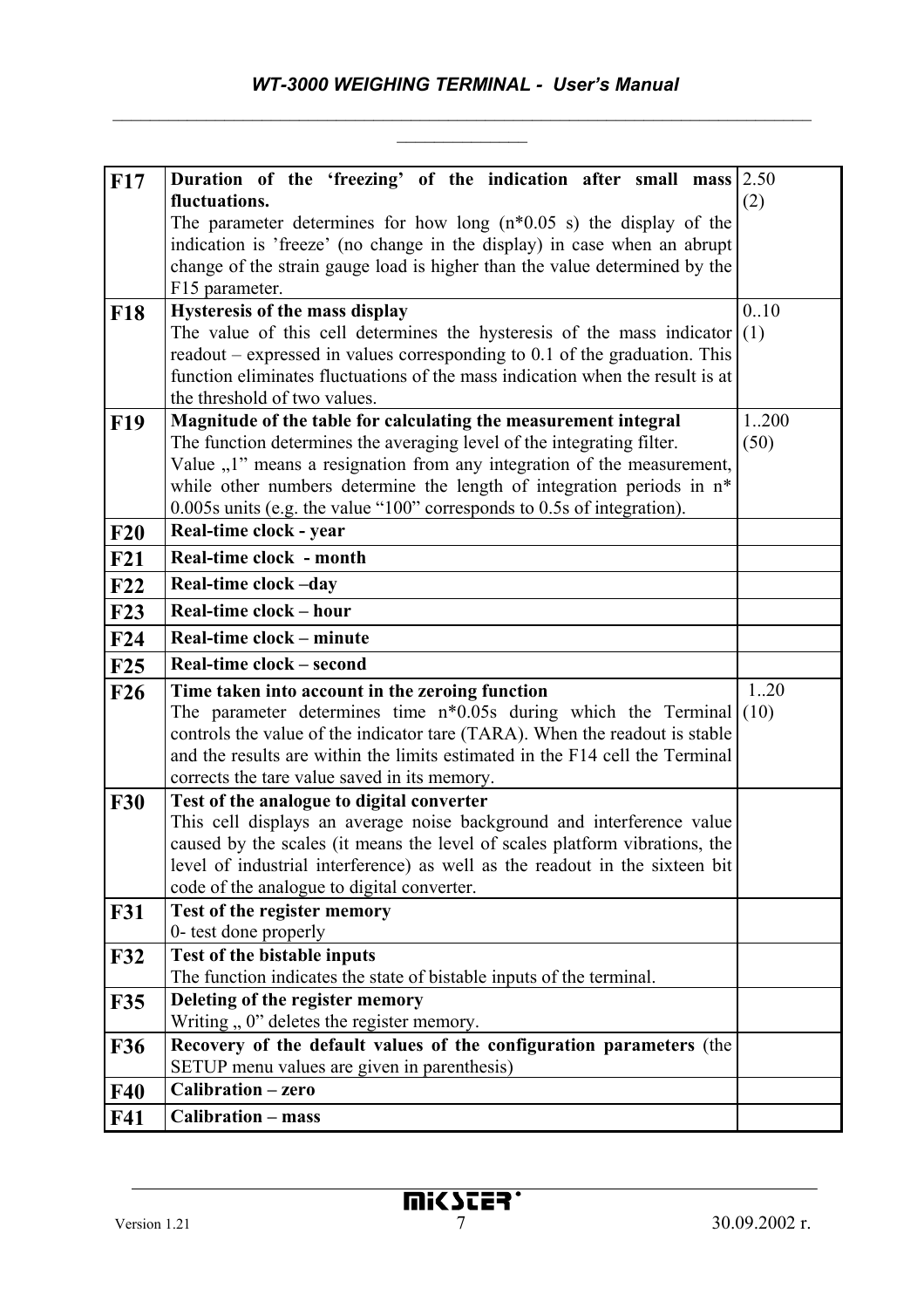# *WT-3000 WEIGHING TERMINAL - User's Manual*   $\_$  , and the contribution of the contribution of  $\mathcal{L}_\mathcal{A}$  , and the contribution of  $\mathcal{L}_\mathcal{A}$

 $\frac{1}{2}$ 

| F42        | <b>Rough tare</b>                                                         | 0.63 |
|------------|---------------------------------------------------------------------------|------|
|            | This function allows an electrical correction of the strain gauge preload |      |
|            | caused by the elements of the measuring system. This cell value is        |      |
|            | determined by the voltage being added to the voltage of the strain gauge  |      |
|            | bridge before feeding it to the A to D converter.                         |      |
| <b>F43</b> | Hysteresis level of the automatic weighing counter                        | 0.99 |
|            | The function describes the percentage value of the deflection from the    | (10) |
|            | lower edge of the set proper weight above which the measurement is        |      |
|            | recorded.                                                                 |      |
| F44        | Precision of the mass display                                             | 0.3  |
|            | The function allows to set an order of the displayed mass by changing the | (0)  |
|            | placement of the decimal point in the displayed result. This parameter    |      |
|            | should be set before the calibration of the Weighing Terminal.            |      |
| <b>F45</b> | Setting of the precision of the mass display                              | 0.1  |
|            | This parameter decides if:                                                | (0)  |
|            | 1- The mass counter counts the mass with the accuracy set in F44          |      |
|            | 0- The mass counter counts the mass displayed in front of the decimal     |      |
|            | point.                                                                    |      |
|            | This function is only available in the controller mode of operation.      |      |
| <b>F50</b> | Mode of operation of the Terminal                                         | 0.1  |
|            | 0- Terminal operates as a scales,                                         | (0)  |
|            | 1- Terminal operates as a controller of automatic weighing.               |      |
| <b>F51</b> | Stabilization time for an automatic weighing                              | 1.25 |
|            | The parameter determines the time (in seconds) elapsing from the moment   | (10) |
|            | when the rectifier was switched off to the moment of the stabilization of |      |
|            | the mass measurement. This function may be utilized in the controller     |      |
|            | mode of operation.                                                        |      |

TABLE 3.1 List of configuration parameters

# **3.1 Setting of the Transmission Data Parameters (RS485)**

Cells F00 and F01 are used for the setting of interface transmission parameters RS485. In those cells the address in the MODBUS network as well as the transmission rate are set (according to the TABLE 1).

#### **3.2 Calibration of the Weighing Terminal**

The Terminal should be switched on at least 60 minutes before the calibration process to stabilize the temperature inside the device.

Enter the SETUP menu and set the following parameters:

 $F10 - 24$ ,  $F13 - 9999$ ,

 $F15 - 5000$ ,

 $F19 - 200$ ,

F44 – required number of digits, after the decimal point, in the displayed mass indication,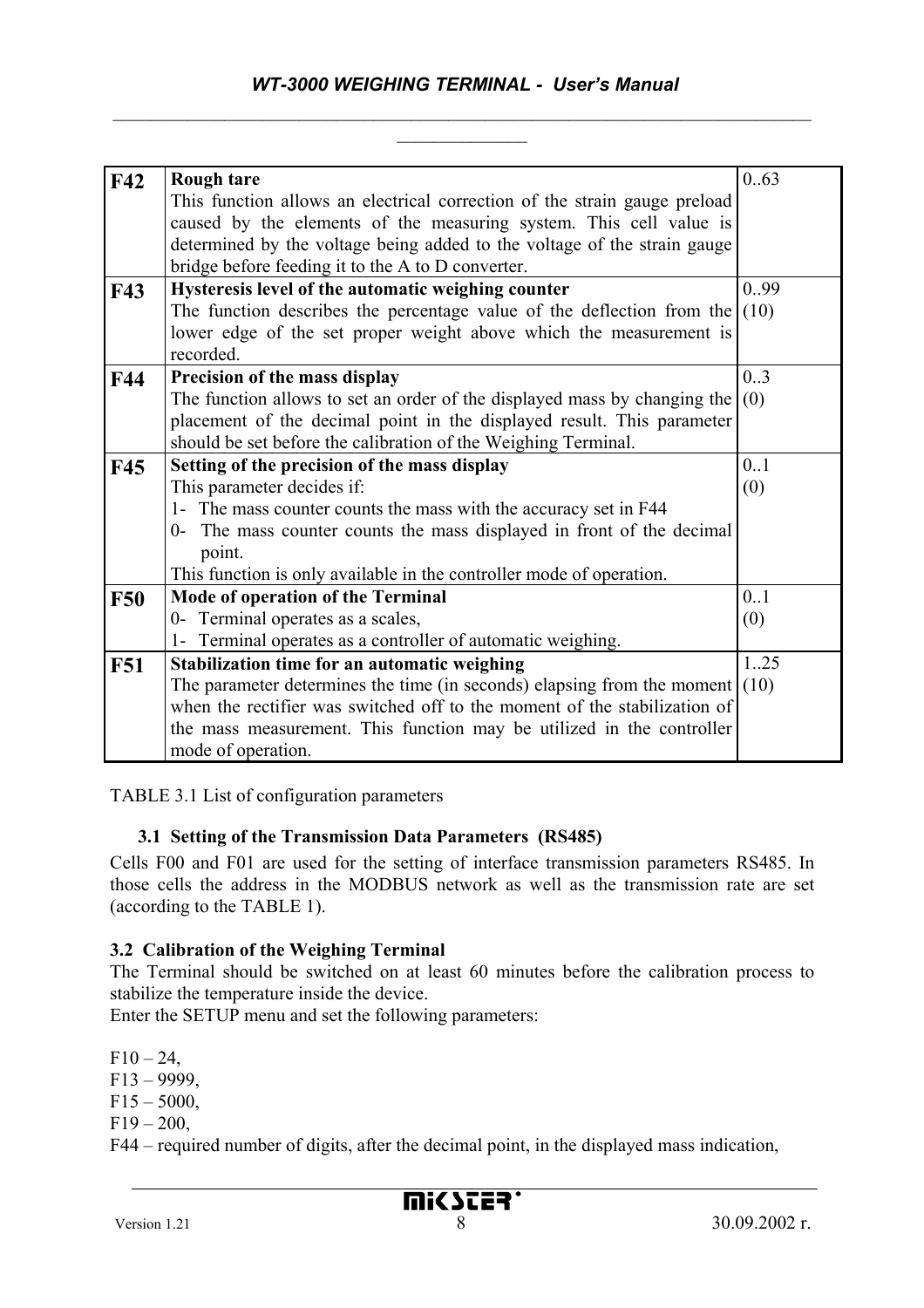The mass corresponding with the zero mass indication should be placed on the scales platform.

After selection of the service function: "kalibracja: dolny punkt kalibracyjny" (Calibration, lower calibration point) (Setup function, F40) press a key:



Wait until the time needed to stabilize the displayed indication of the analogue to digital converter is reached.

The calibration is done by the key:

Exit the calibration function by pressing the key ENTER:



To calibrate the upper calibration point the following activities should be undertaken::

The standard weight of the known value place on the scales. Enter the F41 cell and – using the numerical keyboard – introduce the value of the standard weight (do not confirm by the key ENTER). Next proceed in the same way as when calibrating the zero value:

Wait until the time needed to stabilize the indication of the analogue to digital converter is reached (the value displayed in the lower display unit).

Perform the calibration by pressing the key:



Exit the calibration function using the key ENTER:



When the calibration process has been successfully done then - after the exit from the SETUP menu and switching-off the weighting device - the Terminal should indicate  $\sqrt{0}$  value for the scales without any load and the value of the standard weight for the scales with the standard load placed on it. In case those conditions are not fulfilled the calibration process should be repeated.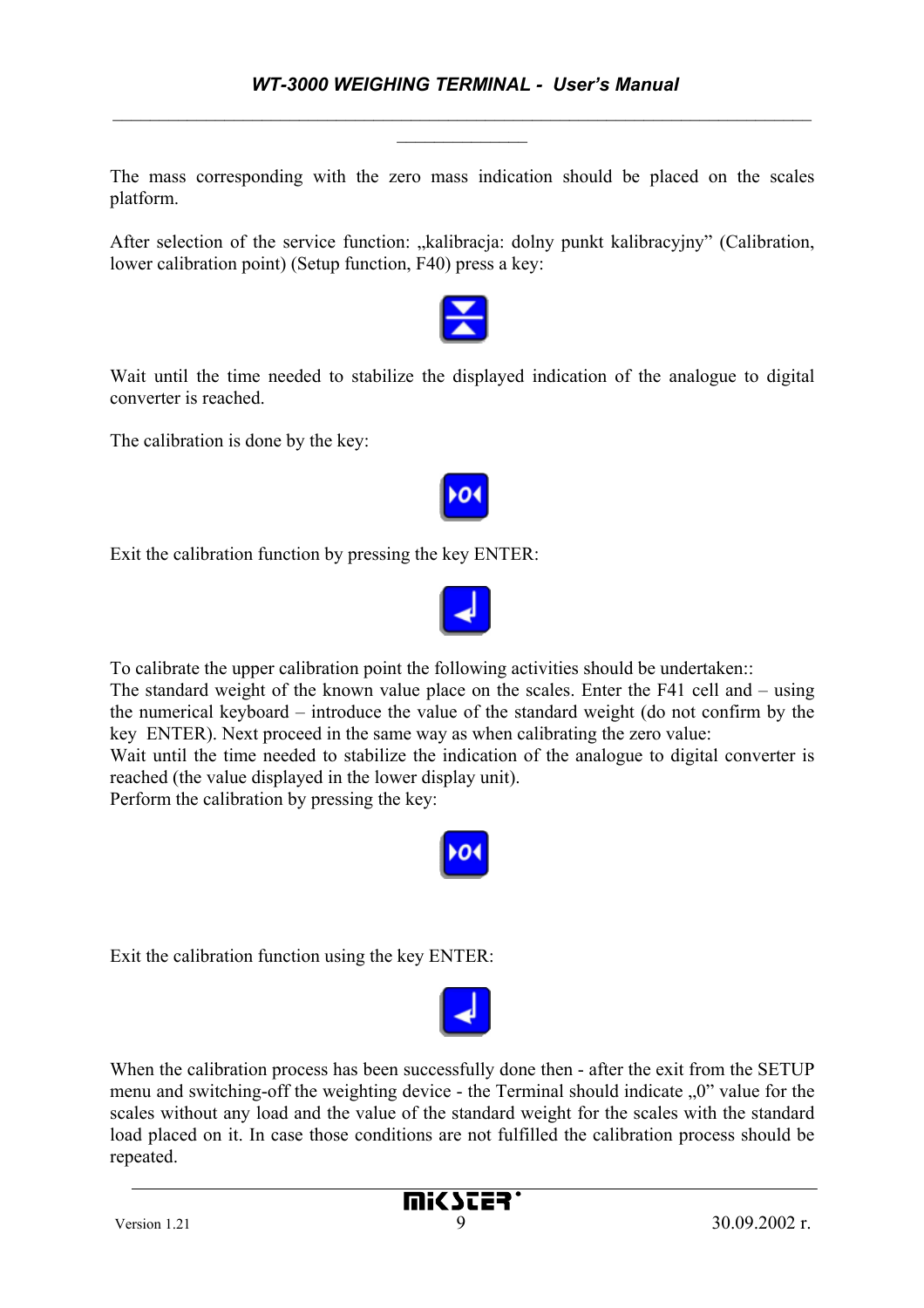#### **3.3 Setting of Parameters of the Applied Strain Gauges**

The WT3000 Weighing Terminal is adapted for the co-operation with practically every bridge of the strain gauge, which makes it universal and useful in many industrial applications.

In order to adapt the bridge it should be connected to the Weighing Terminal in accordance with the connection instructions of the instrument. Then the F30 cell in the SETUP menu should be entered. The displayed readout value from the analogue to digital converter should be checked. If this value is less than 70000 (hexadecimal notation) the value set in F42 cell of the SETUP menu should be decreased. If the readout value is more than 90000 (hexadecimal notation) the value set in the F42 cell should be decreased.

The setting of the F42 parameter should be considered the proper one when:

- indications in the F30 cell are within 70000 .. 90000 (hexadecimal notation), for the scales platform without any load,
- indications in the F30 cell are les than F0000 (hexadecimal notation), for the scales loaded with the maximal expected mass.  $(1)$

#### **3.4 Setting of Default Parameters**

To restore default parameters of the Terminal an additional function was introduced into the F36 cell of the SETUP menu. In order to restore the setting of those parameters this additional function should be entered and the key "0" on the numerical keyboard pressed.

# **4. Setting of the Measuring Circuit of the Weighing Terminal**

#### **4.1 Digital Filters**

The Weighing Terminal is equipped with digital filters, which have to eliminate measurement disturbances occurring due to a seismic effect (in case when the own mass of the scales platform is larger or equals the mass to be weighted and the foundation on which the scales is installed is not stable) or due to disturbances caused by weighing the medium being in constant movement (e.g. weighing of the container filled with the medium which requires continuous mixing).

The user has for his disposal two described below filters:

#### 4.1.1 Integral filter (set in the SETUP F19 cell):

<sup>(1.)</sup> in rare cases such setting of the F42 parameter is allowed that the minimal indicated value of the analogue to digital converter is not less than 10000 (hexadecimal notation). This solution can be used only when the maximal indicated value of the converter is more than F0000 (hexadecimal notation). This solution can be used only when the maximal indicated value of the converter is more than F0000 (hexadecimal notation). However, an increase of noises and disturbances caused by the measuring system must be expected.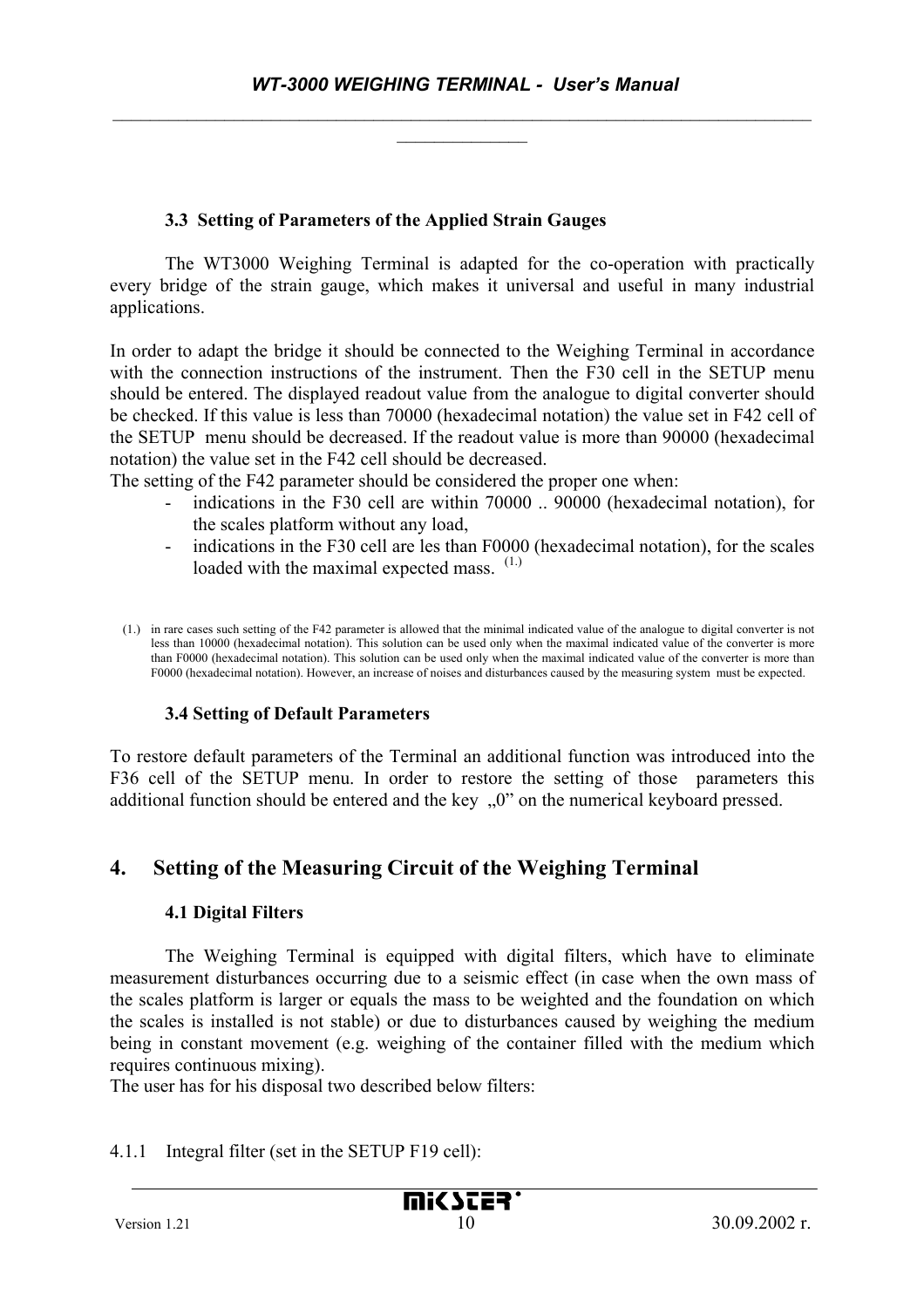This filter operates on the basis of counting the average value by means of calculating the definite integral



where  $\Delta T$  is the value set in the F19 cell.

The maximal setting of this cell is 200, which means that  $\Delta T=1$ s. This filter attenuates interferences (fluctuations of the mass indication) in the frequency range 1Hz – 200Hz.

The main advantage of application of this filter is that after  $\Delta T$  time – counted from the moment of the change of the weighted mass - the real mass value is shown in the display. This filter should be applied in cases where the fast measurement of the mass is needed and the noise frequency is not lower than Fmin= $1/\Delta T$ .

Attenuation performed by the filter for  $\Delta T=1$ s is presented below:



Fig.:4.1.1.Attenuation [dB] for the frequency range 0..200Hz:



Fig.:4.1.2. Attenuation [dB] for the frequency range 0..10Hz: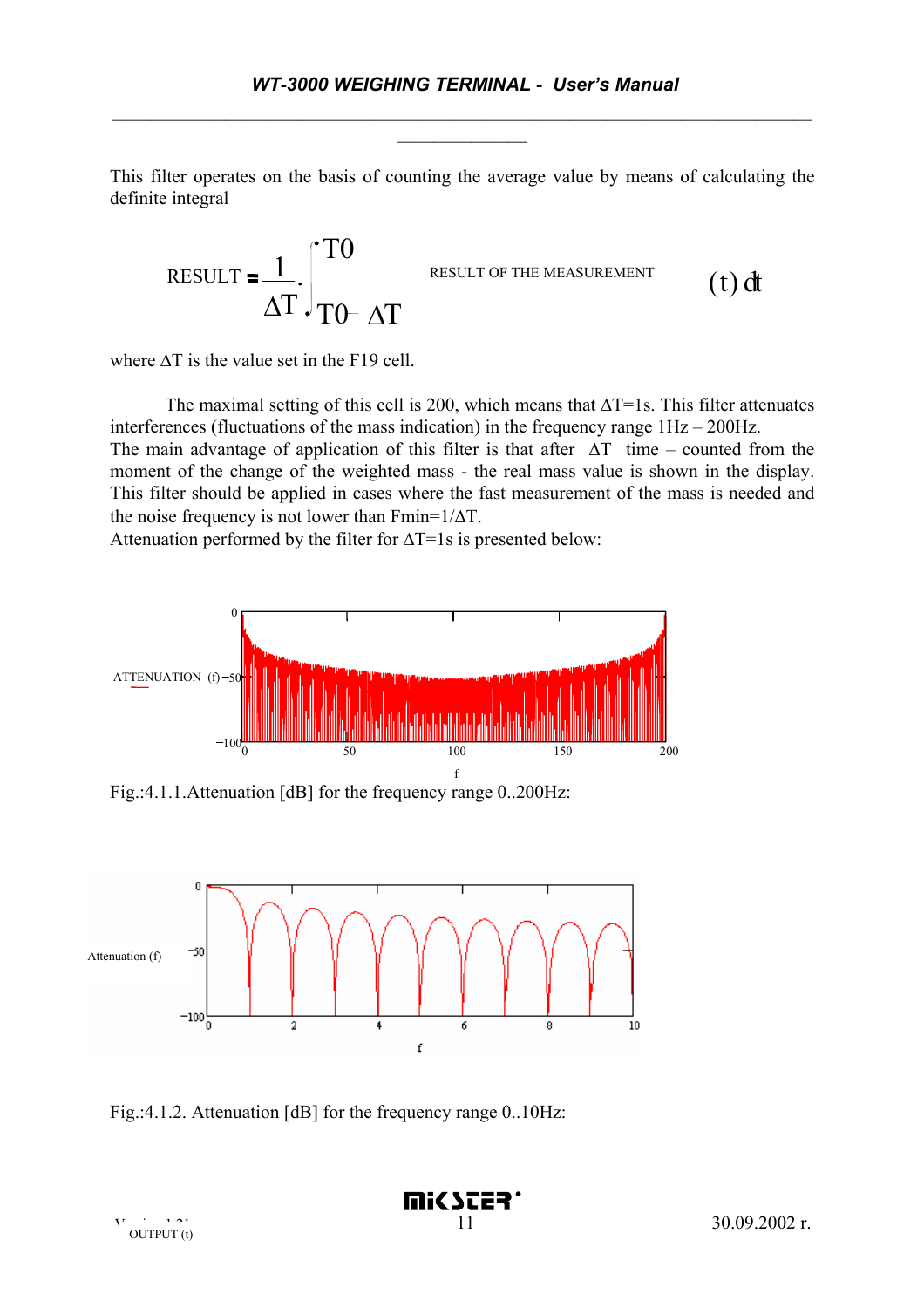

Fig.:4.1.3 Unit mass step filter response:

4.1.2 Inertial filter (set in SETUP F10 cell):

The filter operates on the basis of the equation for the first order inertia. The time-constant of inertia is determined as:

$$
\tau = F10*0.1s
$$

where:

τ - time-constant of inertia,



Fig.: 4.1.4 Unit mass step filter response when the time-constant equals 2.4s.

OUTPUT (t)

The merrial mer is recommended as a complimentary one to the integral filter, but only in cases when the integral filter is not sufficient and the noise level is very high. This filter eliminates noises of frequencies lower than 1Hz. While filtering parameters are of a very good quality the application of this filter significantly increases the time needed for the stabilization of the readout. In extreme conditions it might take several seconds.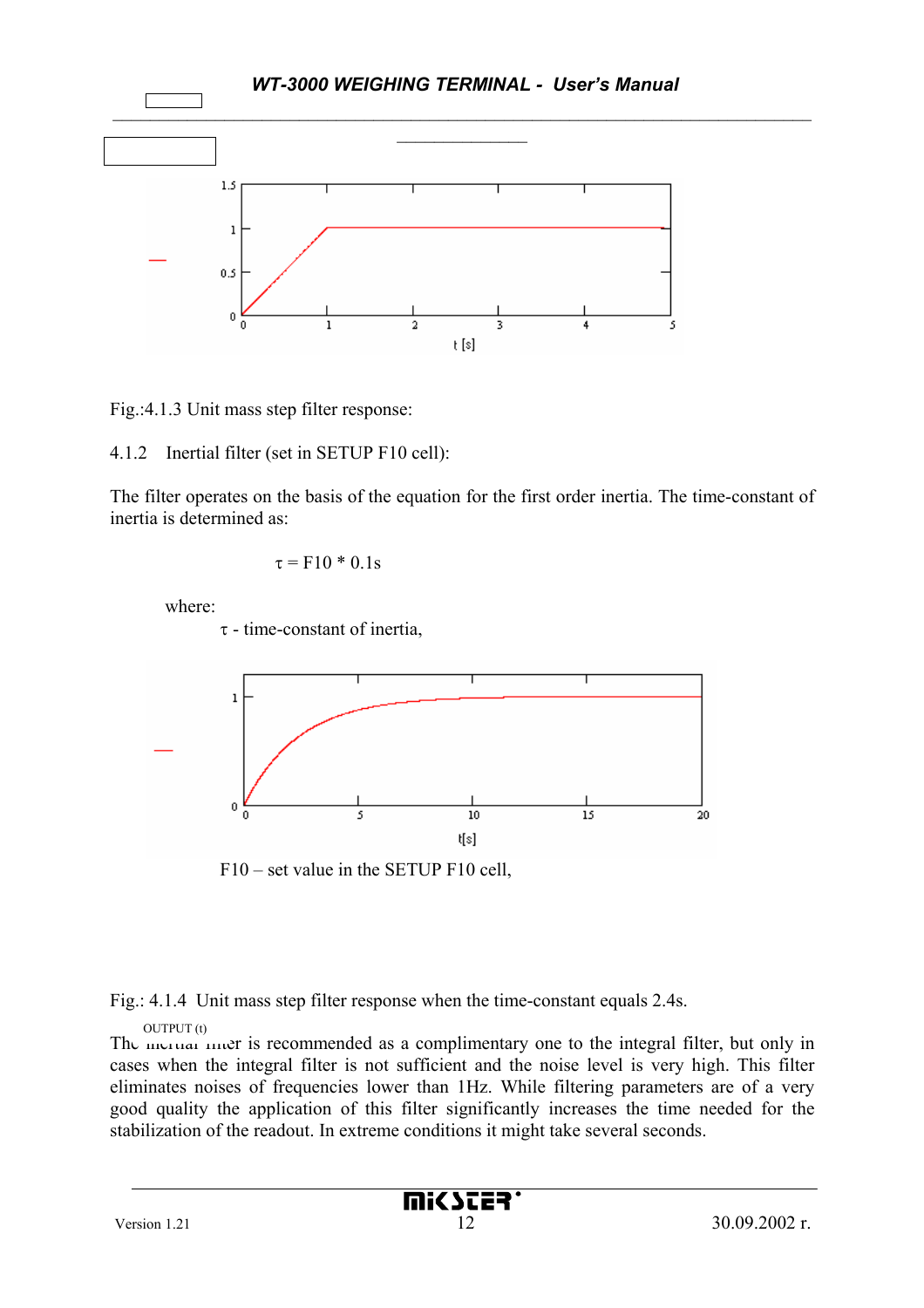#### **4.2 Functions Improving the Readout Stability**

To improve the readout stability the WT3000 Weighing Terminal has been equipped with several functions which eliminate the influence of disturbances of the measuring of the mass on the displayed value. The detailed description of the utilization of those functions is given below:

- a) Determination of the refresh period of the indications at the stable readout ( F11): The function may be used to improve the stability of the readout when F17 function is switched-off. The parameter determines the refresh period of indications T=n\*0.05s,
- b) Determination of the refresh period of the indications at the unstable readout ( F12): The function allows to eliminate fast fluctuations of the display at the stabilization of the measurement result at an abrupt mass change. The parameter determines the refresh period of indications T=n\*0.05s,
- c) Determination of the "freezing" time of the indications after the large mass change (F16): The function allows the stable readout of the measured value for certain time after the large mass change. The mass change should be larger than 1% of the whole measuring range. This parameter gives the time of  $\pi$  freezing" T=n\*0.05s,
- d) Determination of the  $n$ , freezing" time of the indications after the small mass change (F17): The function operates similarly to the previous one while the parameter which determines the condition for activating of this function is set in the F15 cell. This parameter determines the time of "freezing"  $T=n*0.05s$ ,
- e) Determination of the hysteresis of measurement results display (F18 ): This function allows to eliminate fast fluctuations of the display resulting from the quantization error ( when the result is at the threshold of two values the disturbances cause fast changes of indication which render the proper readout difficult). The parameter determines the width of hysteresis in units ten times smaller than the measured mass..
- f) Determination of the sensitivity of the "freezing" system of the mass indication  $(F15)$ : The setting of this parameter influences the sensitivity of the "freezing" system and the condition at which the stability diode lights (when the "freezing" function is in operation the stability diode does not light). The parameter determines the disturbance value of the mass indication (in dimensionless units) at which the mass indication is considered unstable and causes the "freezing" of that indication for the time set in F17 as well as blanking out of the stabilization diode. The setting of this parameter depends on the noise level and the setting of the filters. It should be selected in real work conditions. Large values of this parameter cause that the result is considered stable regardless of the mass change.

#### **4.3 Functions Increasing the Read Rate**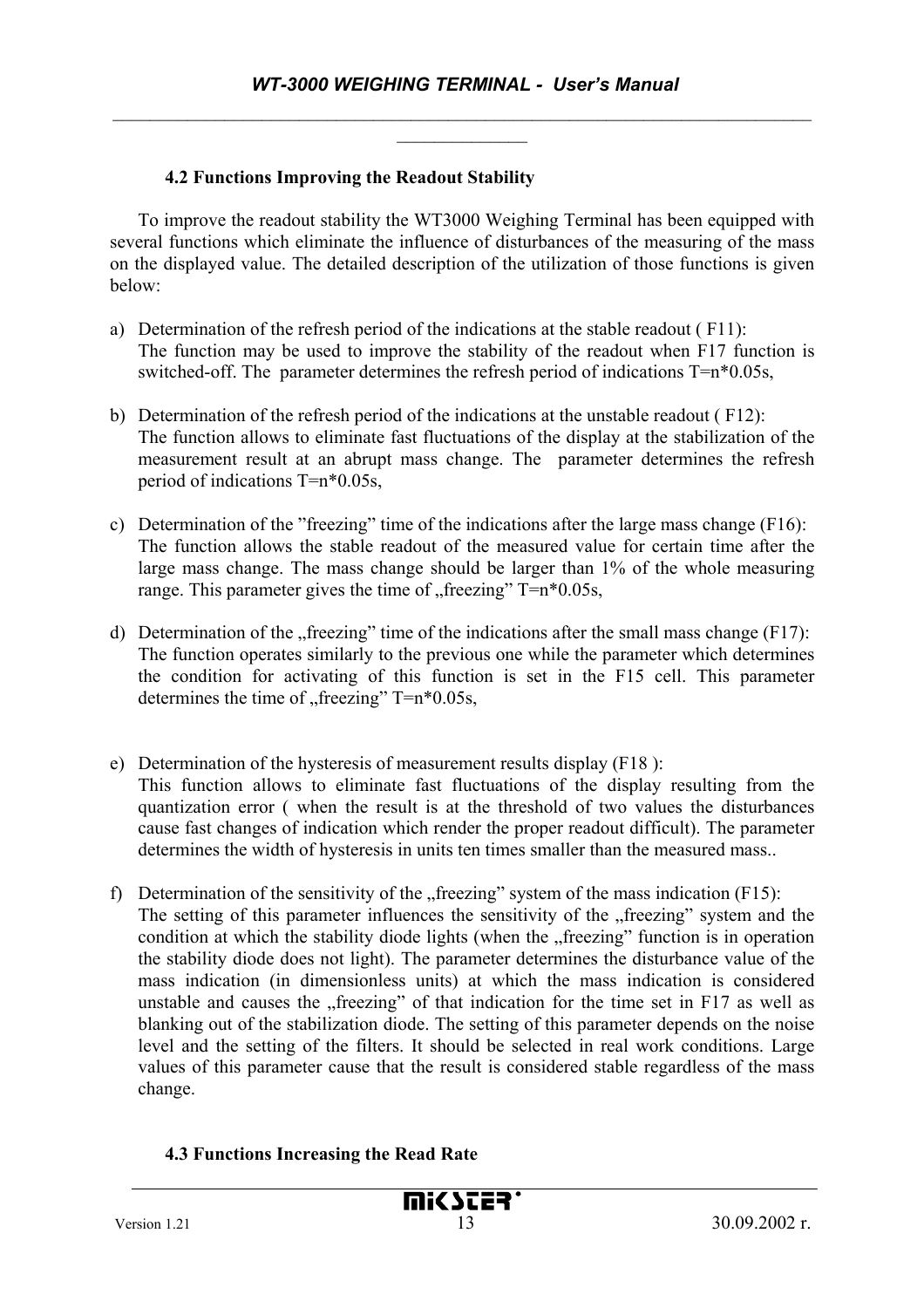To increase the read rate at the mass change one can use the function which resets filters – rewriting the actual value of the mass on the display. For setting of this function the SETUP F13 cell is used. The setting acts similarly as in case of the F15 cell. At large settings of the F13 parameter the function will be switched-off while at too small settings – the measurement result will be unstable even at small mass changes. In case of this function the sum of F13 and F15 cells is taken for the detection of the mass change.

#### **4.4 Additional Functions**

Whereas the Weighing Terminal is protected against climatic and mechanical conditions the applied strain gauge bridges can suffer the hazards of temperature and humidity. In such case the indication of "zero" on the scales might be changing what causes the necessity of frequent zeroing e.g. at the change of weather or temperature of the surroundings. To prevent this situation the "auto-zeroing" function can be used. The function utilizes the setting of F14 and F26 parameters for its operation.

The parameter determining ( in units ten times smaller than shown in the display) the range of changes of indication of "zero", which can be considered as undergoing the "auto-zeroing" is in the F14 cell.

The parameter determining (in units n<sup>\*0.05s)</sup> for how long (when the previous condition for "auto-zeroing" is fulfilled) the result should be stable to perform the "auto-zeroing" is in the F26 cell.

This function is recommended for the solutions where either strain gauge bridges are not protected against climatic conditions or bridges with much lower measurement resolution (declared by the producer) in comparison with the resolution of the Weighing Terminal are used.

In the last case the significant improvement of the measurement accuracy is obtained – on condition that the assumptions of the "auto-zeroing" function will be periodically fulfilled (from time to time the mass placed on the scales should be near the zeroed mass determined by the F14 parameter for the time required by F26).

This function is also useful when the weighed tare changes in the range of F14 and the user needs the very accurate net mass value of the weighted product. Thus the parameters of F14 and F26 can be set in such a way that in each case when the new tare is being placed on the scales platform the Terminal will be automatically zeroing the indication junking the tare error.

It is not recommended to use this function when the changes of the weighted mass are very slow (the display is stable all the time) and when the weighing mass very seldom is near "zero" or "tare" value.

Setting the F14 parameter at  $\alpha$ , 0" value causes switching-off of the  $\alpha$ , auto-zeroing" function.

# 5. **Recording of the Weighing Process**

The Weighing Terminal enables the recording and control during the operation. This function is especially useful during frequent weighing and the need to control the weighted products. It enables the mass determination of the weighted materials as well as the number of measurements done in the specified period of time. Recording is stored in the non volatile memory of the device. The following measuring parameters are recorded: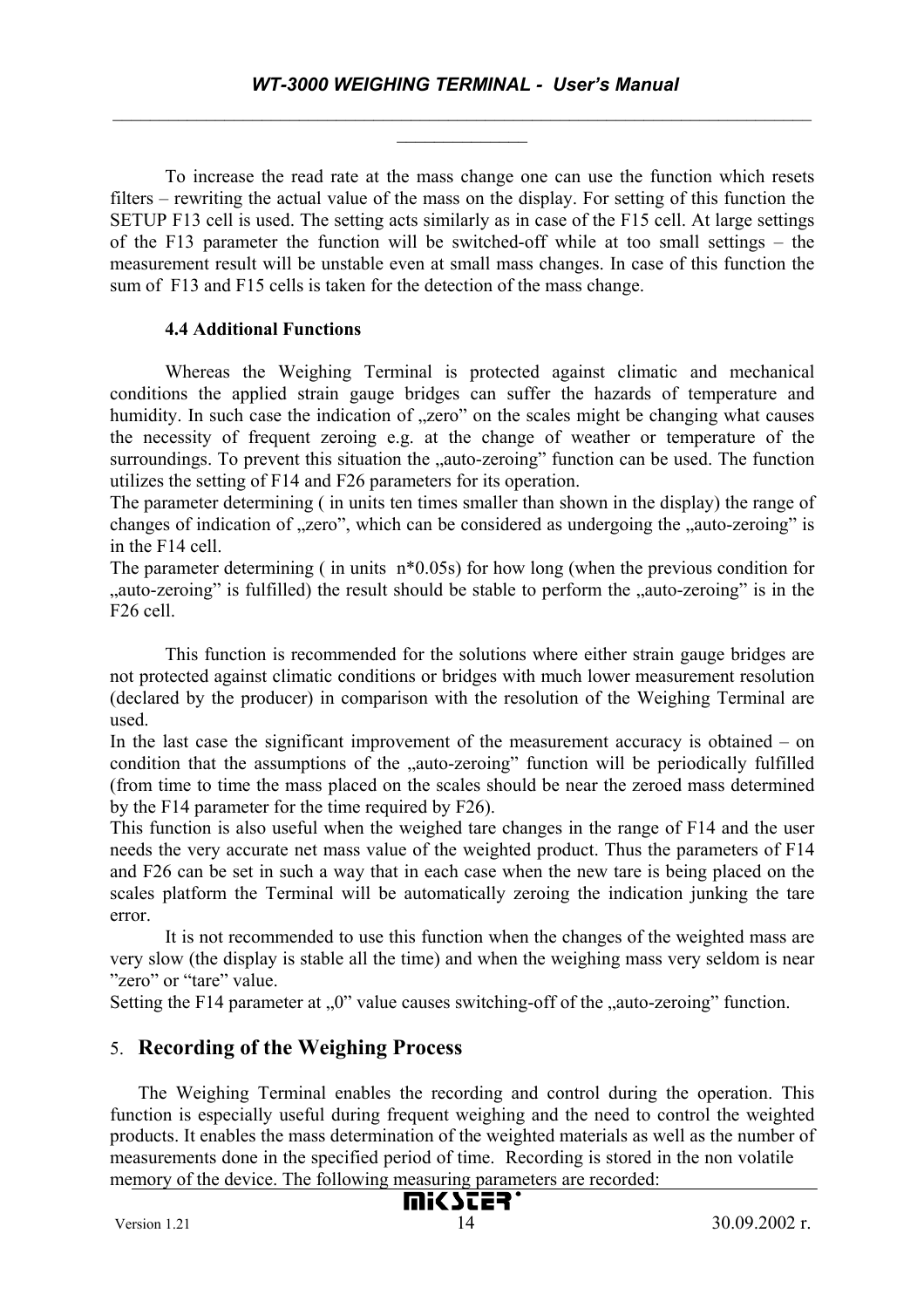- a) Accurate time of the mass measurement,
- b) Measured mass.

The recording readout is possible with the help of the Mikster WT-3000 program supplied by the "Mikster" Company. Up to 170000 measurements may be recorded.

The function of Login of the person operating the device has been introduced to enable information concerning the number and quality of weighing done by a particular operator. When the Login function is active then after switching-on of the Terminal the sign  $\ldots$  LOG  $\ldots$ appears. Thus, the 4 digit operator's personal code should be written and confirmed by the key ENTER. The introduced operator's code should be in accordance with the code set in the Mikster WT-3000 program (installed on the PC).

When the function is active, then by browsing the recordings by the PC, it is possible to read the number and the quality of weighing for the selected operator.

#### NOTICE:

The WT3000 Terminal does not verify the validity of the introduced operator's code!!!

#### **5.1 Automatic Recording**

The Terminal is equipped with the auto-recording function suitable when the Terminal is used for weighing of products of similar (repeating) masses.

The function causes storing (in the non-volatile internal memory of the Terminal) the mass value after every single weighing.

The following conditions are considered the criteria for the recording of the measurements:

- a) The weighted mass is within the range of the upper and lower mass tolerance increased by a percentage value of ( com. SETUP F43 ) the lower mass tolerance. The setting com. F43 for the  $.0$ " value causes that the mass is recorded only in case it is within the upper and lower tolerance range.
- b) The weighted mass is stable.

The mass is registered when – after fulfilling the conditions given in a) and b) paragraphs the Terminal discovers the mass decrease below half of the value described in paragraph a).

The recording readout can only be done by the RS485 interface with the help of a computer program.

### **5.2 Manually Triggered Recording**

In case when it is not possible to use the auto-recording function there is a possibility of manual triggering (or automatic but from another source) via the digital input of the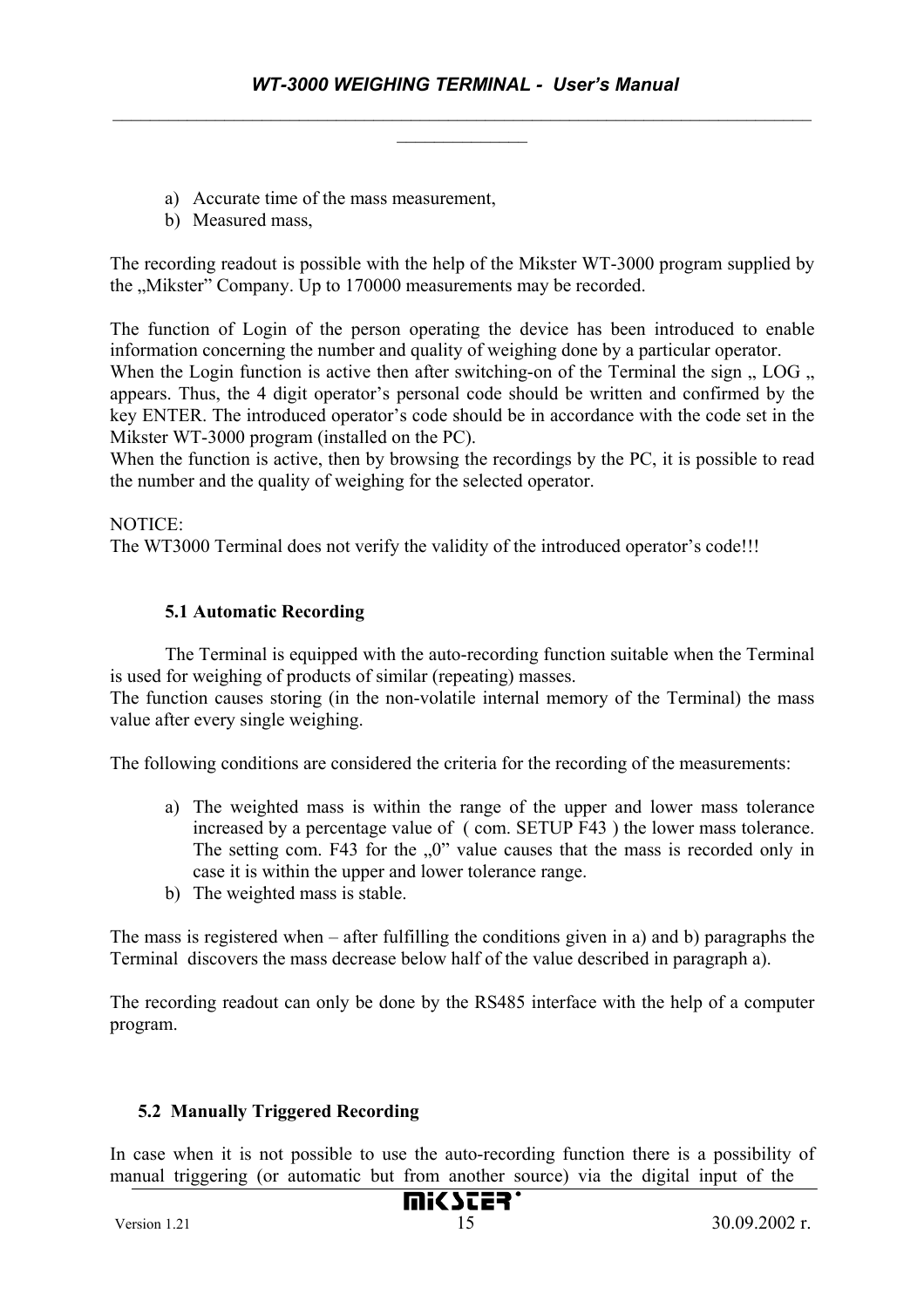Terminal. In this case the mass is registered when the voltage pulse appears at the digital input. This way of triggering is possible when the number  $\mathbb{R}^2$  is introduced into the F09 cell in the SETUP menu.

When the recording is not being used it is recommended to switch-off this function by introducing number  $.0$ " into the F09 cell of the SETUP menu.

# **6. Terminal Operating as a Weighing Controller**

 There is a possibility of using the WT3000 Weighing Terminal as a weighing controller. In such case the Terminal has four relay outputs  $(\cdot)$  into which the rectifiers controlling the material weighing can be connected.

(\*) Accessories of the Terminal, which should be included in the order.

To set the Terminal in the weighing controller mode the number  $,1$ " should be written into the F50 cell – SETUP menu.

The meaning of particular displays in the weighing controller mode is different than in the weighing terminal mode. Therefore it is presented below:



Fig.: 6.1 Description of the displays when the WT-3000 Weighing Terminal is used as a controller

Detailed description of keys and displayed values:

a) Actual mass display: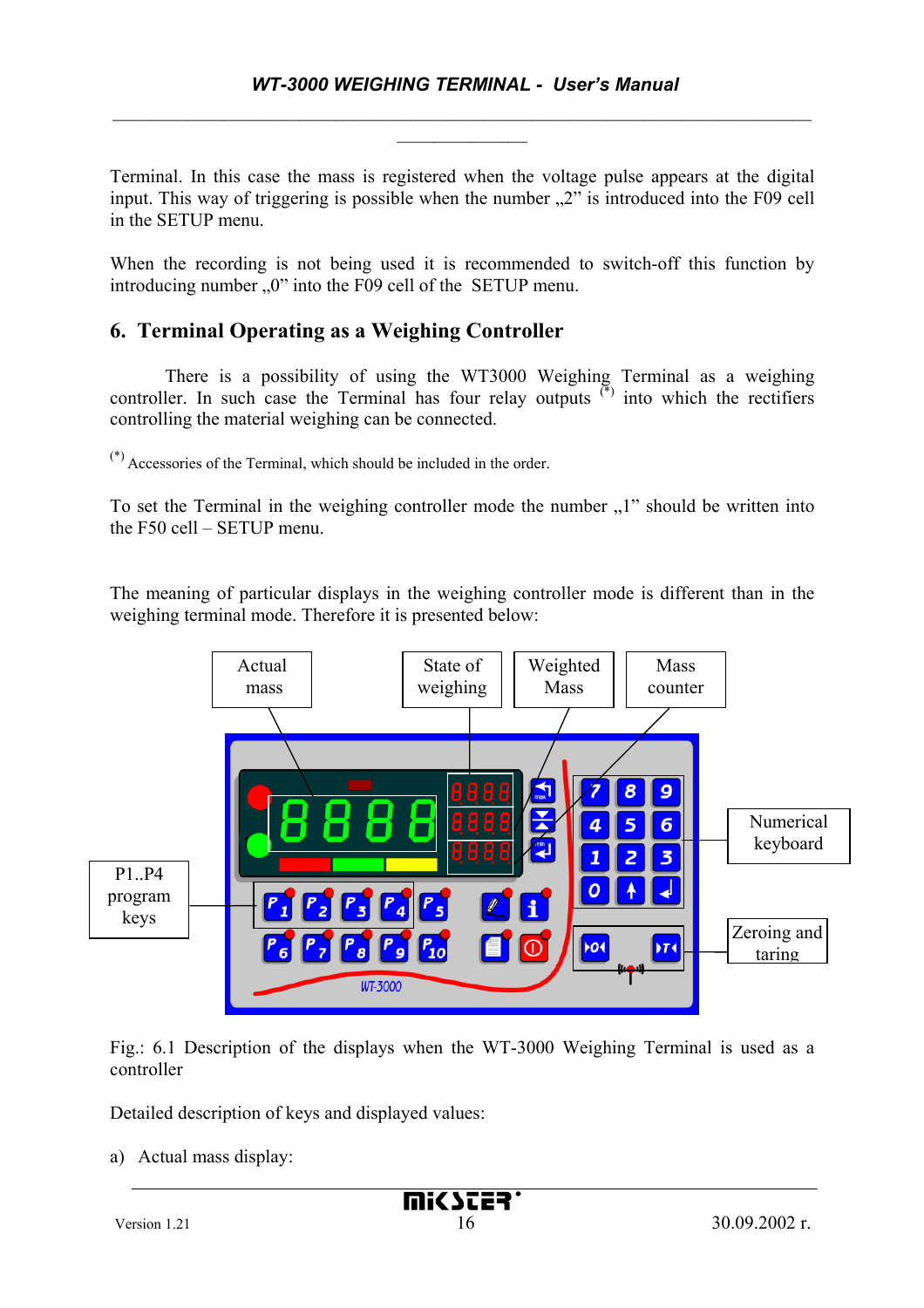This display shows - all the time - the actual mass placed on the scales regardless of the cycle of operation of the controller. The mass might be zeroed - after introducing the password  $,1234"$  – by the key:



b) Display of the actual state of the weighing process: The display indicates the actual state of the operation.

There are three states of the weighing process:

1.State: off - the state in which all relay outputs are switched off and the mass measurement result is stable. This state is signaled by: "OFF".

2.State: weighing – the state in which the relay output corresponding to the actually set program is active. This state is signaled by an animation of "turning" of the mechanism proportioning the medium.

3.State: stabilization – the state following the weighing state, in which all relay outputs are not active and the controller waits for the stabilization of the weighted mass.

 This state is signaled by an animation of "falling down" of the weighted medium on the scales. The stabilization time is set in the F51 cell – SETUP menu.

c) Display of the weighted mass:

Depending on the mode of weighing it shows – respectively:

1. For the automatic mode:

Before weighing – the mass which is going to be weighted in the automatic mode, During weighing – the mass left for weighing,

After weighing – the error of the weighted mass.

To introduce the mass value into the automatic weighing press the key:

and introduce the value from the keyboard confirming it by the key:

2. For the manual mode:

If before the weighing the displayed value was zeroed, then the mass value which was weighted from the time of zeroing is displayed during the weighing.





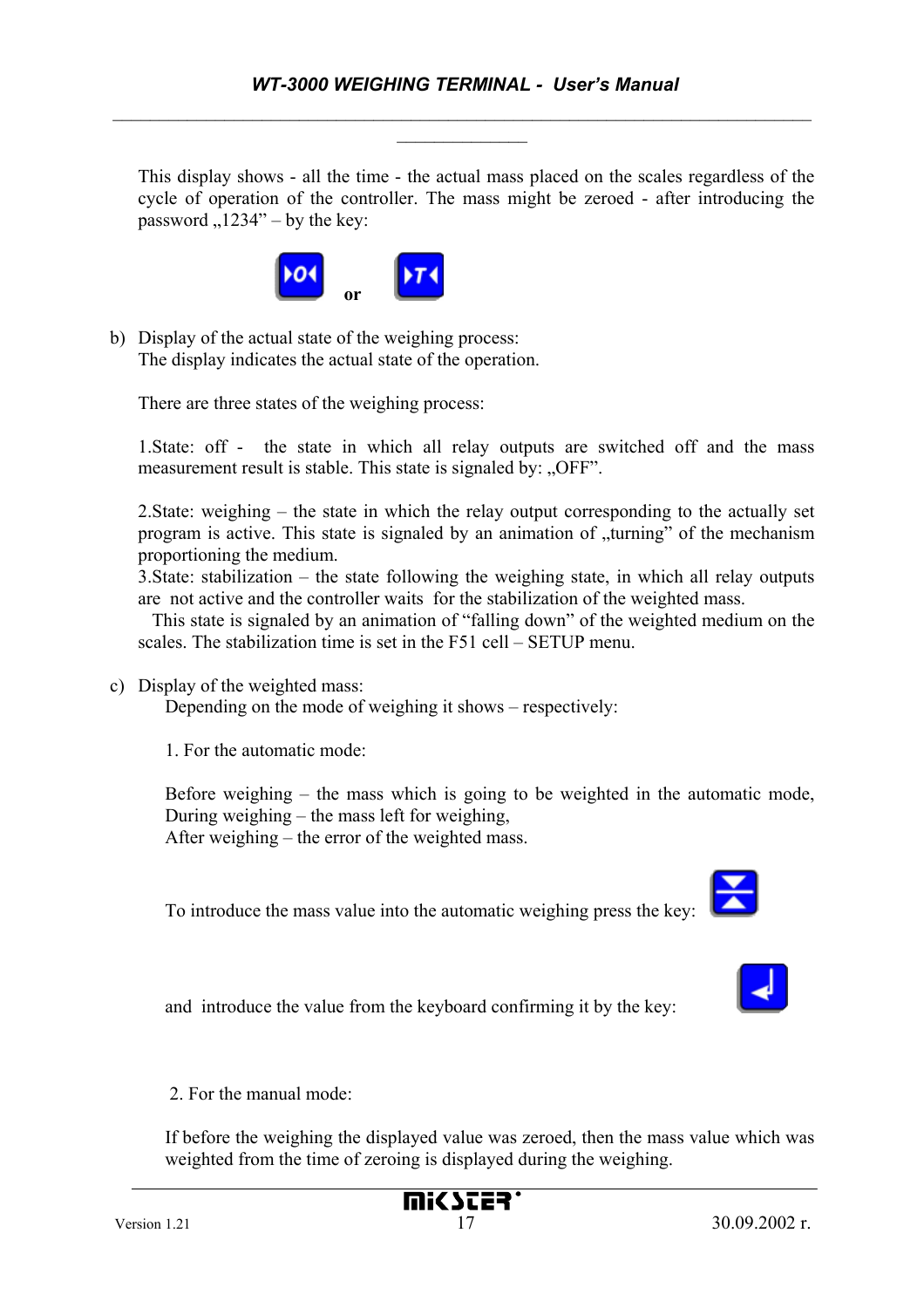To zero the mass value the key should be pressed and hold:

It should be confirmed by the key:

#### d) Display of the mass counter:

The display shows the amount of the weighted mass from the last zeroing of the counter. The counter can operate in two modes:

1. The mass counter in full weight units:

In this mode of operation the counter is increased by 1 after weighing of each full weight unit (value in front of the decimal point).

Example:

If the accuracy of the display is set in such a way that it is displayed with the accuracy of 0.1 kg then in this mode of operation the counter value will increase after each weighing of 1 kg. It will show the value in kilograms.

2. The mass counter in weighted units:

In this mode of operation the counter is increased according to the change of the mass value displayed on the main display screen and will be shown with the same accuracy.

e) Taring:

Operation of this function is the same as in the Weighing Terminal mode. However, when the Terminal is in the weighing controller mode of operation, the function of taring is protected by the password  $\frac{1234}{1234}$  to avoid loosing the proper indications of the gross mass due to interference of unauthorized persons.

f) Program keys P1..P4:

There is a possibility of controlling four valves by selecting the proper program  $P1 - P4$ . When controlling the weighing process the relay of the number corresponding to the actually set program will be controlled. At changing of the program number (relay number) all displayed auxiliary values (state of the last weighing, counter of the weighted mass) are stored in the non volatile memory of the Terminal and recovered at the reentry to that program.

# **6.1 Triggering of the Automatic Weighing Function**

To trigger the automatic weighing function the following should be done:

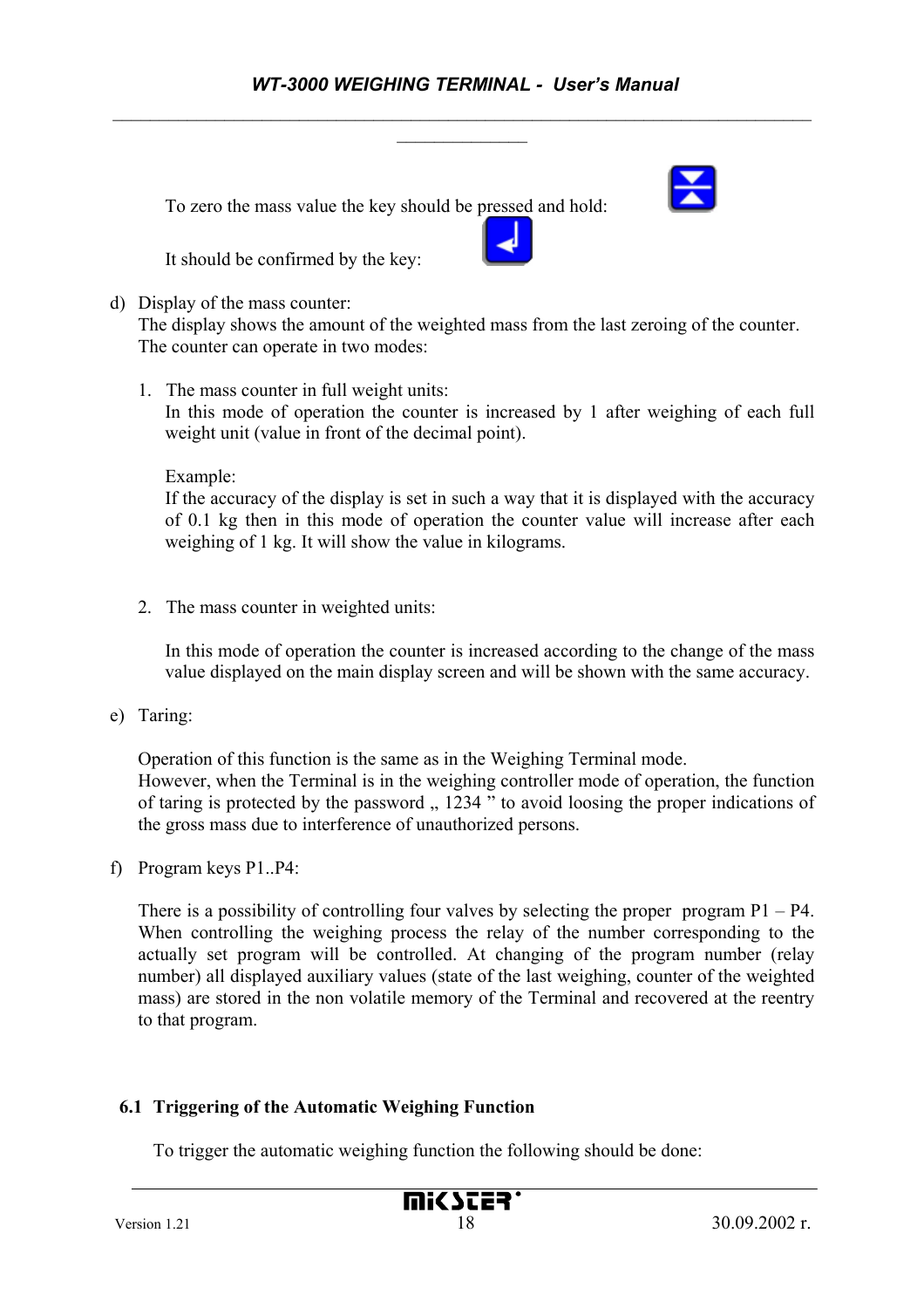- a) Introduce the mass of the material to be weighted,
- b) If this is the first weighing of the material then the correction of the intelligent switching-off of the rectifier should be zeroed,
- c) Switch-on the automatic weighing function by pressing and holding the key:



 When those operations have been done the device triggers the relay output of the number corresponding to the set program number and signals the start of the weighing procedure by a sound signal. During the weighing the display will show an animation of the weighing process. The counter of the set mass will be diminishing corresponding to the increasing mass on the scales platform.

After the deduction of the set mass the controller switches automatically to the mass stabilization mode (illustrated by the animation of the "material falling down" from the supply conduits).

When the stabilization process is over the device blocks all counters and actualizes the correction of the function of intelligent switching-off of the rectifier.

#### **6.2 Manual Control**

There is a possibility of the manual control of the rectifier by pressing and holding the key:



Opening of the rectifier will be signaled by the sound signal and adequate animation. After releasing the key the rectifier is closed and the mass stabilization phase initiated similarly as in the automatic weighing. At the manual control during the weighing the counters of the weighted mass and the total mass increase.

When the process of the manual weighing is done the correction of the intelligent switchingoff of the rectifier is not actualized.

#### **6.3 Function of the Intelligent Switching-off of the Feeder**

When the preset mass weight is achieved during the automatic weighing the controller switches off the feeder (the counter of the weighted mass shows "0").

When the feeder is switched-off and the process reaches the stabilization phase it may occur that the weighted mass is larger than the set value. It happens because during the phase of the stabilization some amount of the material present in supply conduits may fall additionally on the scales platform. To avoid this type of error in the automatic mass weighing the device (controller) has been equipped with the function of the "Intelligent switching-off of the feeder". This function estimates the error of weighing after every single weighing and corrects the parameter which switches off the feeder before the set mass weight is reached.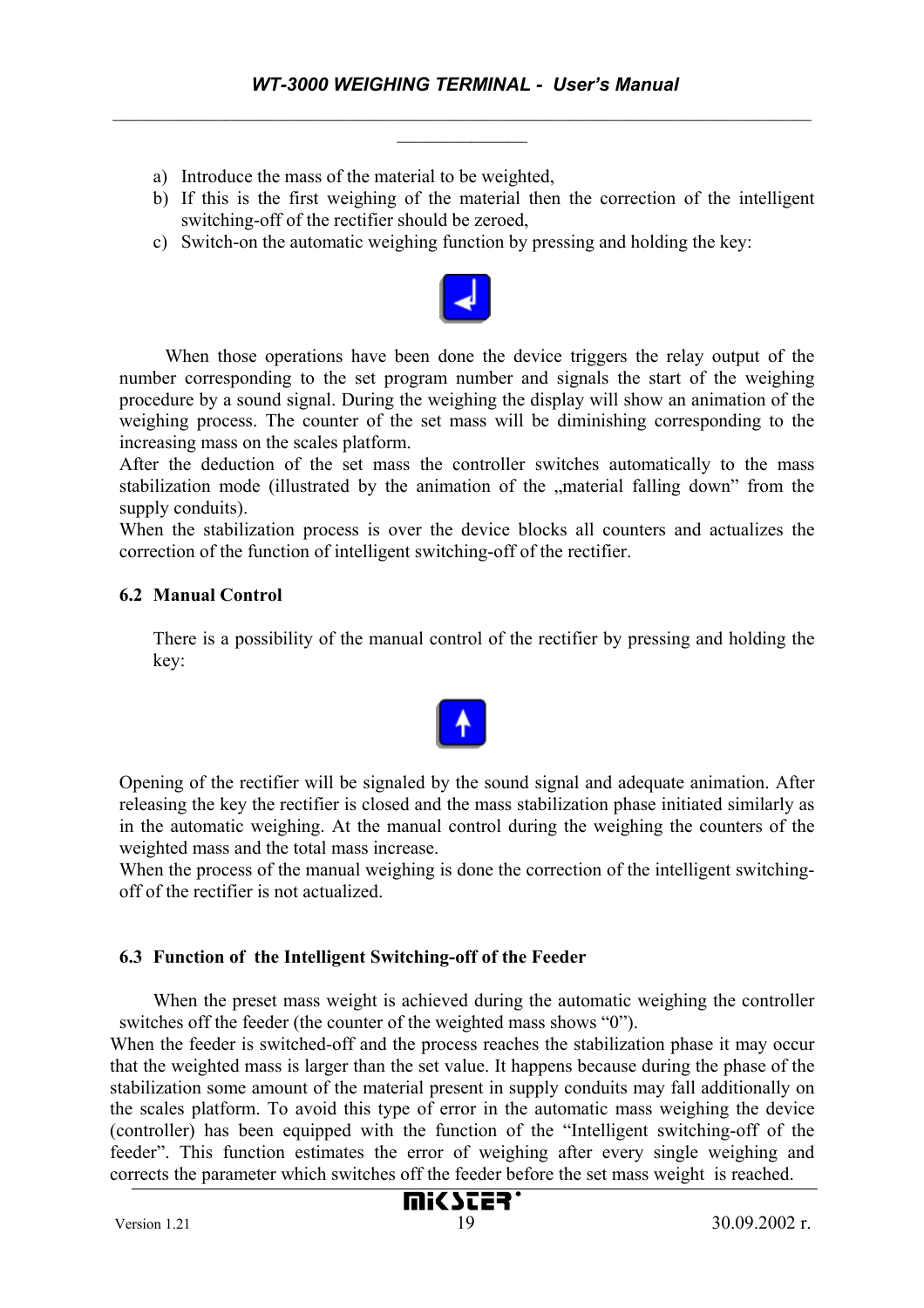The value of this parameter corresponds to the mass error after the last weighing. This parameter can be manually corrected by pressing the key:



and introduction of the value from the numerical keyboard.

#### **NOTICE!!!**

- 1. At the first weighing of the given material the correction parameter value should be zeroed.
- 2. If this parameter value is larger than the preset weighted mass the device will signal the error when the automatic weighing procedure is triggered.

# **7. Connection of the Device**

#### **7.1 Connection of the Strain Gauge Bridge:**

Practically any strain gauge bridge can be connected to the Weighing Terminal. There is however the necessity of adjustment of the bridge by proper setting in the SETUP menu and the calibration of the weighing system. There is also a possibility of parallel connection of bridges to increase the admissible resultant measured mass. The bridge connection may be 6 or 4-connector. The 6-conductor connection ensures smaller measuring errors resulted from the temperature changes of the surroundings.



Fig.: 7.1.1 The way of connecting the strain gauge to the connector: 4-conductor connection (cable colors for the strain gauge of the "Flintec" Company).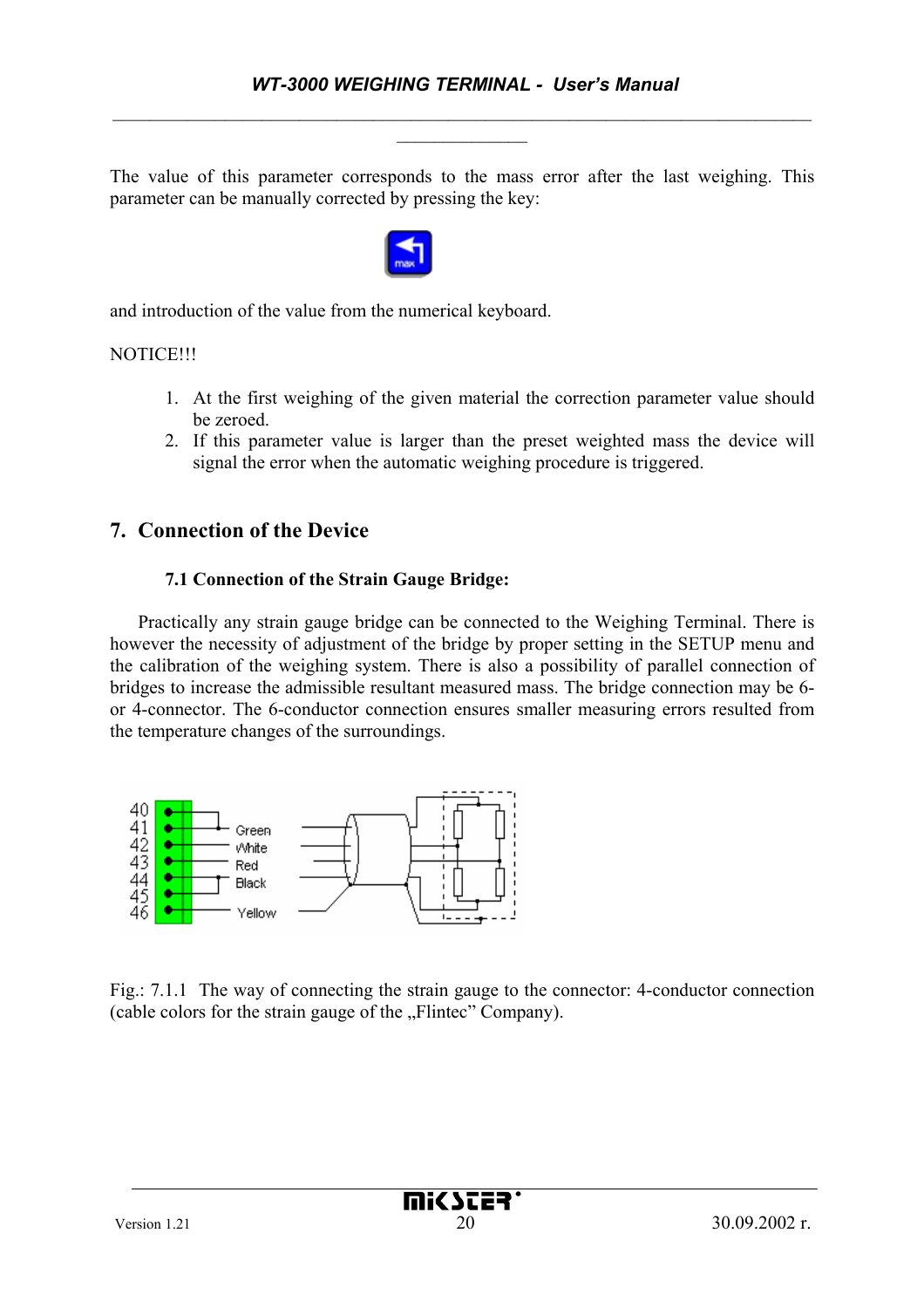

Fig.: 7.1.2 The way of connecting the strain gauge to the connector: 6-conductor connection.

NOTICE: In case when the strain gauge is without the ground (GND) wiring – the conductor shield can be connected from the side of the WT3000 Terminal only.

#### **7.2 Connection of the Power Supply:**



#### **7.3 Connection of Relay Outputs**



#### **7.4 Connection of Bistable Inputs:**



#### **7.5 Connection of RS485 interface:**